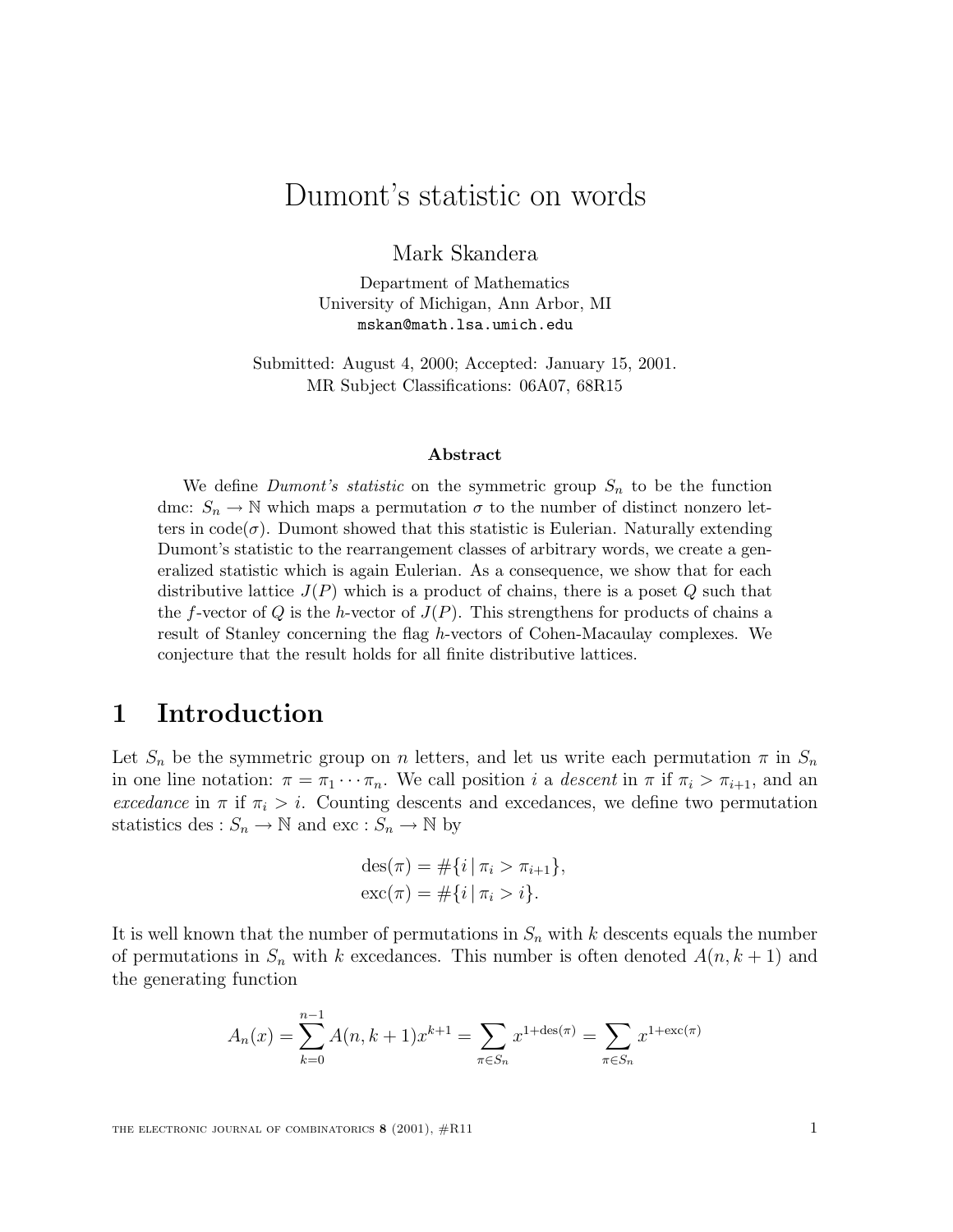is called the *n*th *Eulerian polynomial*. Any permutation statistic stat :  $S_n \to \mathbb{N}$  satisfying

$$
A_n(x) = \sum_{\pi \in S_n} x^{1 + \text{stat}(\pi)},
$$

or equivalently,

$$
\#\{\pi \in S_n \,|\, \text{stat}(\pi) = k\} = \#\{\pi \in S_n \,|\, \text{des}(\pi) = k\},\text{for } k = 0,\ldots, n-1
$$

is called Eulerian.

A third Eulerian statistic, essentially defined by Dumont [6], counts the number of distinct nonzero letters in the code of a permutation. We define  $\text{code}(\pi)$  to be the word  $c_1 \cdots c_n$ , where

$$
c_i = \#\{j > i \mid \pi_j < \pi_i\}.
$$

Denoting Dumont's statistic by dmc, we have

$$
\operatorname{dmc}(\pi) = \# \{ \ell \neq 0 \, | \, \ell \text{ appears in code}(\pi) \}.
$$

**Example 1.1.**

$$
\pi = 284367951,
$$
  

$$
code(\pi) = 162122210.
$$

The distinct nonzero letters in  $code(\pi)$  are  $\{1, 2, 6\}$ . Thus,  $dmc(\pi) = 3$ .

Dumont showed bijectively that the statistic dmc is Eulerian. While few researchers have found an application for Dumont's statistic since [6], Foata [8] proved the following equidistribution result involving the statistics INV (inversions) and MAJ (major index). These two statistics belong to the class of *Mahonian* statistics. (See [8] for further information.)

**Theorem 1.1.** The Eulerian-Mahonian statistic pairs (des, INV) and (dmc, MAJ) are equally distributed on  $S_n$ , i.e.

$$
\#\{\pi \in S_n \,|\, \text{des}(\pi) = k; \text{INV}(\pi) = p\} = \#\{\pi \in S_n \,|\, \text{dmc}(\pi) = k; \text{MAJ}(\pi) = p\}.
$$

Note that the statistics des, exc, and dmc are defined in terms of set cardinalities. We denote the *descent set* and excedance set of a permutation  $\pi$  by  $D(\pi)$  and  $E(\pi)$ , respectively. We define the *letter set* of an arbitrary word w to be the set of its nonzero letters, and denote this by  $L(w)$ . We will denote the letter set of code( $\pi$ ) by  $LC(\pi)$ . Thus,

$$
des(\pi) = |D(\pi)|,
$$
  
\n
$$
exc(\pi) = |E(\pi)|,
$$
  
\n
$$
dmc(\pi) = |LC(\pi)|.
$$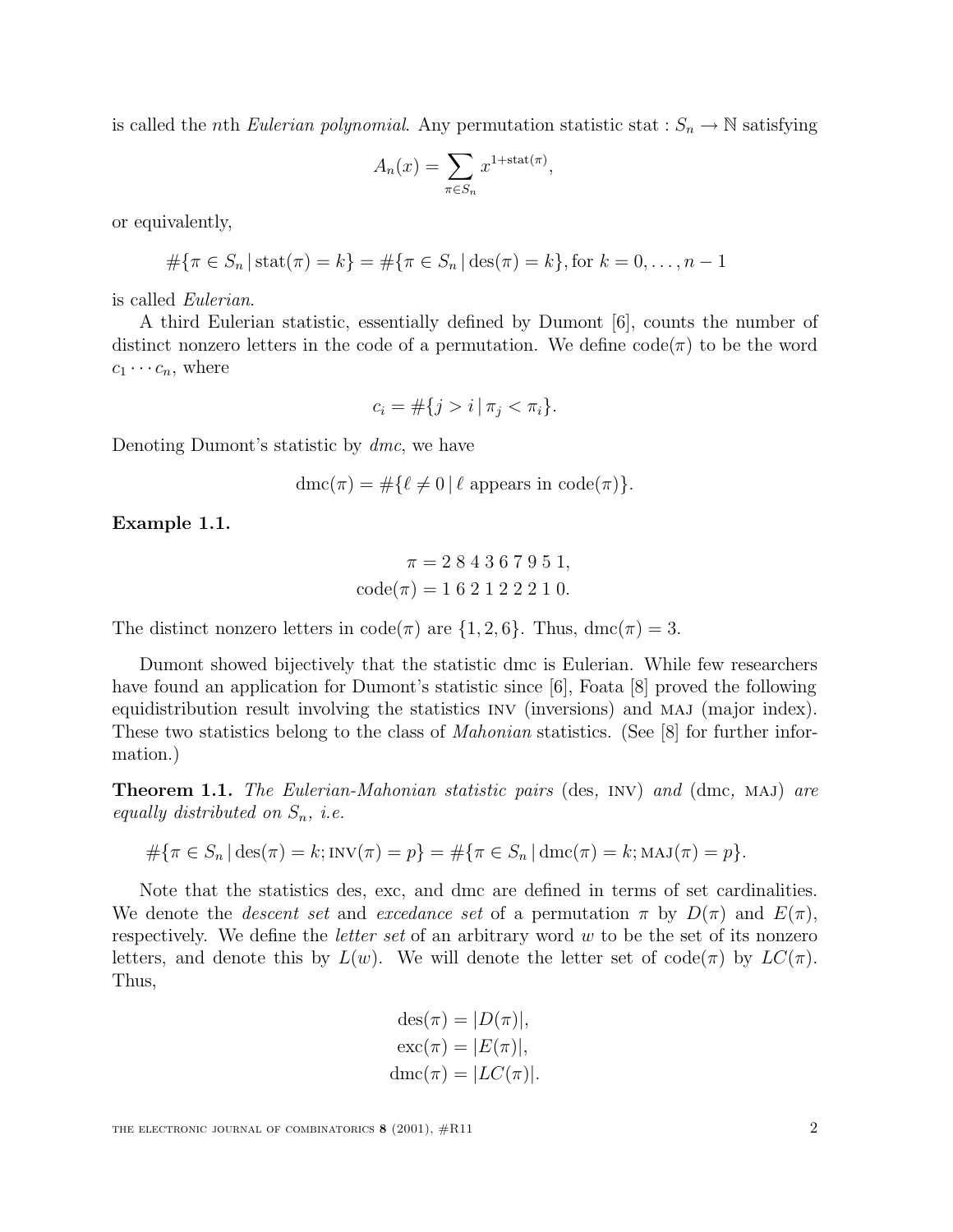It is easy to see that for every subset T of  $[n-1] = \{1, \ldots, n-1\}$ , there are permutations  $\pi, \sigma$ , and  $\rho$  in  $S_n$  satisfying

$$
T = D(\pi) = E(\sigma) = LC(\rho).
$$

In fact, Dumont's original bijection  $[6]$  shows that for each such subset T we have

$$
#\{\pi \in S_n \mid E(\pi) = T\} = #\{\pi \in S_n \mid LC(\pi) = T\}.
$$

However, the analogous statement involving  $D(\pi)$  is not true.

Generalizing permutations on *n* letters are *words*  $w = w_1 \cdots w_m$  on *n* letters, where  $m \geq n$ . We will assume that each letter in [n] appears at least once in w. Generalizing the symmetric group  $S_n$ , we define the *rearrangement class* of w by

$$
R(w) = \{ w_{\sigma^{-1}(1)} \cdots w_{\sigma^{-1}(m)} \, | \, \sigma \in S_m \}.
$$

Each element of  $R(w)$  is called a *rearrangement* of w.

Many definitions pertaining to  $S_n$  generalize immediately to the rearrangement class of any word. In particular, the definitions of descent, descent set, code, letter set of a code, and Dumont's statistic remain the same for words as for permutations. Generalization of excedances requires only a bit of effort.

For any word w, denote by  $\bar{w} = \bar{w}_1 \cdots \bar{w}_m$  the unique nondecreasing rearrangement of w. We define position i to be an *excedance* in w if  $w_i > \bar{w}_i$ . Thus,

$$
\mathrm{exc}(w) = \#\{i \,|\, w_i > \bar{w}_i\}.
$$

If position i is an excedance in word w, we will refer to the letter  $w_i$  as the value of excedance i. One can see word excedances most easily by associating to the word  $w$  the biword

$$
\begin{pmatrix} \bar{w} \\ w \end{pmatrix} = \begin{pmatrix} \bar{w}_1 \cdots \bar{w}_m \\ w_1 \cdots w_m \end{pmatrix}
$$

**Example 1.2.** Let  $w = 312312311$ . Then,

$$
\begin{pmatrix} \bar{w} \\ w \end{pmatrix} = \begin{pmatrix} 1 & 1 & 1 & 1 & 2 & 2 & 3 & 3 & 3 \\ 3 & 1 & 2 & 3 & 1 & 2 & 3 & 1 & 1 \end{pmatrix}.
$$

Thus,  $E(w) = \{1, 3, 4\}$  and  $exc(w) = 3$ . The corresponding excedance values are 3, 2, and 3.

We will use biwords not only to expose excedances, but to define and justify maps in Sections 3 and 4. In particular, if  $u = u_1 \cdots u_m$  and  $v = v_1 \cdots v_m$  are words and y is the biword

$$
y = \begin{pmatrix} u \\ v \end{pmatrix},
$$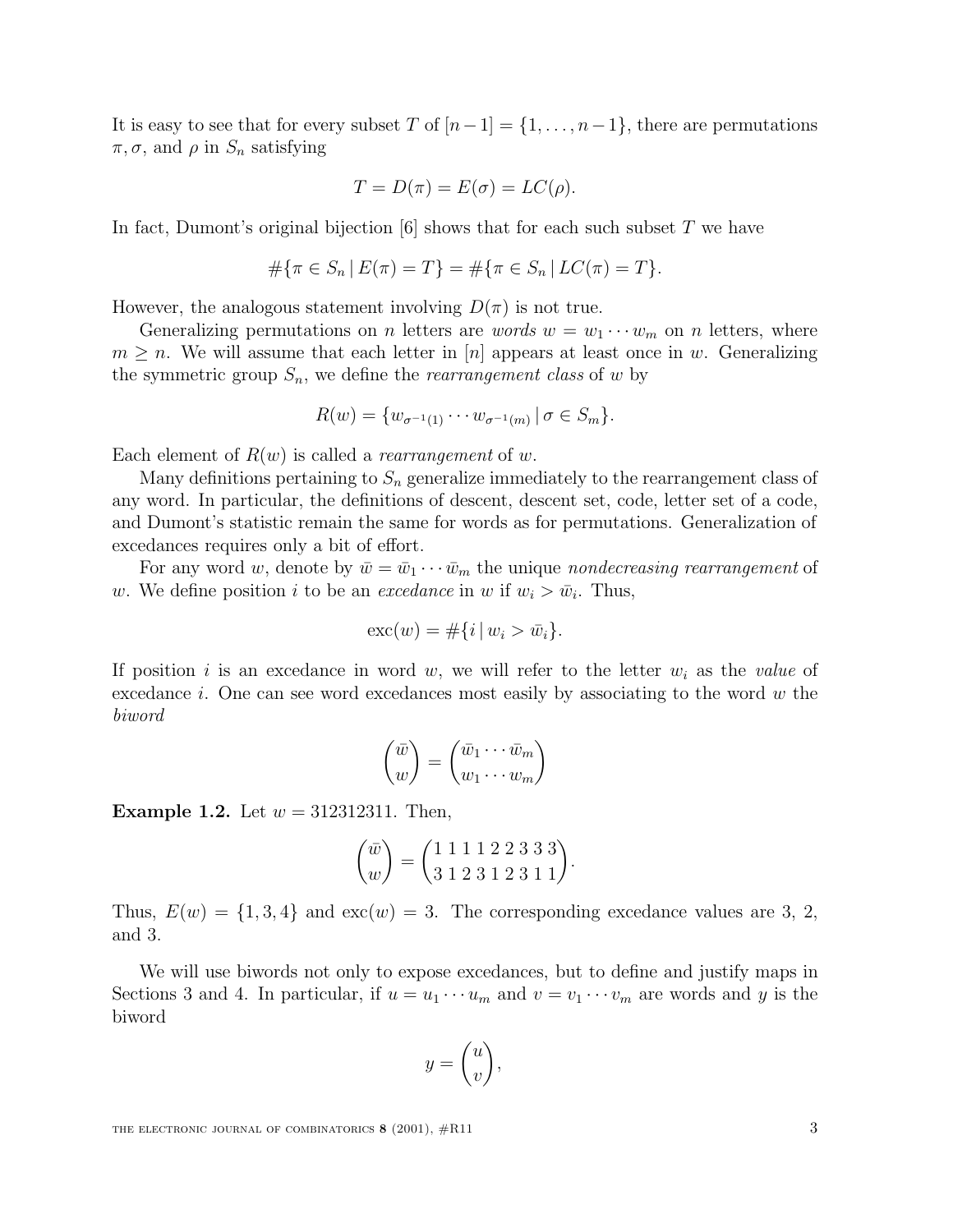then we will define *biletters*  $y_1, \ldots, y_m$  by

$$
y_i = \begin{pmatrix} u_i \\ v_i \end{pmatrix},
$$

and will define the rearrangement class of y by

$$
R(y) = \{y_{\sigma^{-1}(1)} \cdots y_{\sigma^{-1}(m)} | \sigma \in S_m\}.
$$

A well known result concerning word statistics is that the statistics des and exc are equally distributed on the rearrangement class of any word  $w$ ,

$$
#\{y \in R(w) | \csc(y) = k\} = #\{y \in R(w) | \text{des}(y) = k\}.
$$

Analogously to the case of permutation statistics, a word statistic *stat* is called *Eulerian* if it satisfies

$$
#\{y \in R(w) | \text{stat}(y) = k\} = #\{y \in R(w) | \text{des}(y) = k\}
$$

for any word  $w$  and any nonnegative integer  $k$ .

In Section 2, we state and prove our main result: that dmc is Eulerian as a word statistic. Our bijection is different than that of Dumont [6], which doesn't generalize obviously to the case of arbitrary words. Applying the main theorem to a problem involving f-vectors and h-vectors of partially ordered sets, we state a second theorem in Section 3. This result strengthens a special case of a result of Stanley [9] concerning the flag h-vectors of balanced Cohen-Macaulay complexes. We prove the second theorem in Sections 4 and 5, and finish with some related open questions in Section 6.

#### **2 Main theorem**

As implied in Section 1, we define Dumont's statistic on an arbitrary word  $w$  to be the number of distinct nonzero letters in  $code(w)$ .

$$
\operatorname{dmc}(w) = |LC(w)|.
$$

This generalized statistic is Eulerian.

**Theorem 2.1.** If  $R(w)$  is the rearrangement class of an arbitrary word w and k is any nonnegative integer, then

$$
#\{v \in R(w) | \dim(v) = k\} = #\{v \in R(w) | \operatorname{exc}(v) = k\}.
$$

Our bijective proof of the theorem depends upon an encoding of a word which we call the excedance table.

**Definition 2.1.** Let  $v = v_1 \cdots v_m$  be an arbitrary word and let  $c = c_1 \cdots c_m$  be its code. Define the excedance table of v to be the unique word  $etab(v) = e_1 \cdots e_m$  satisfying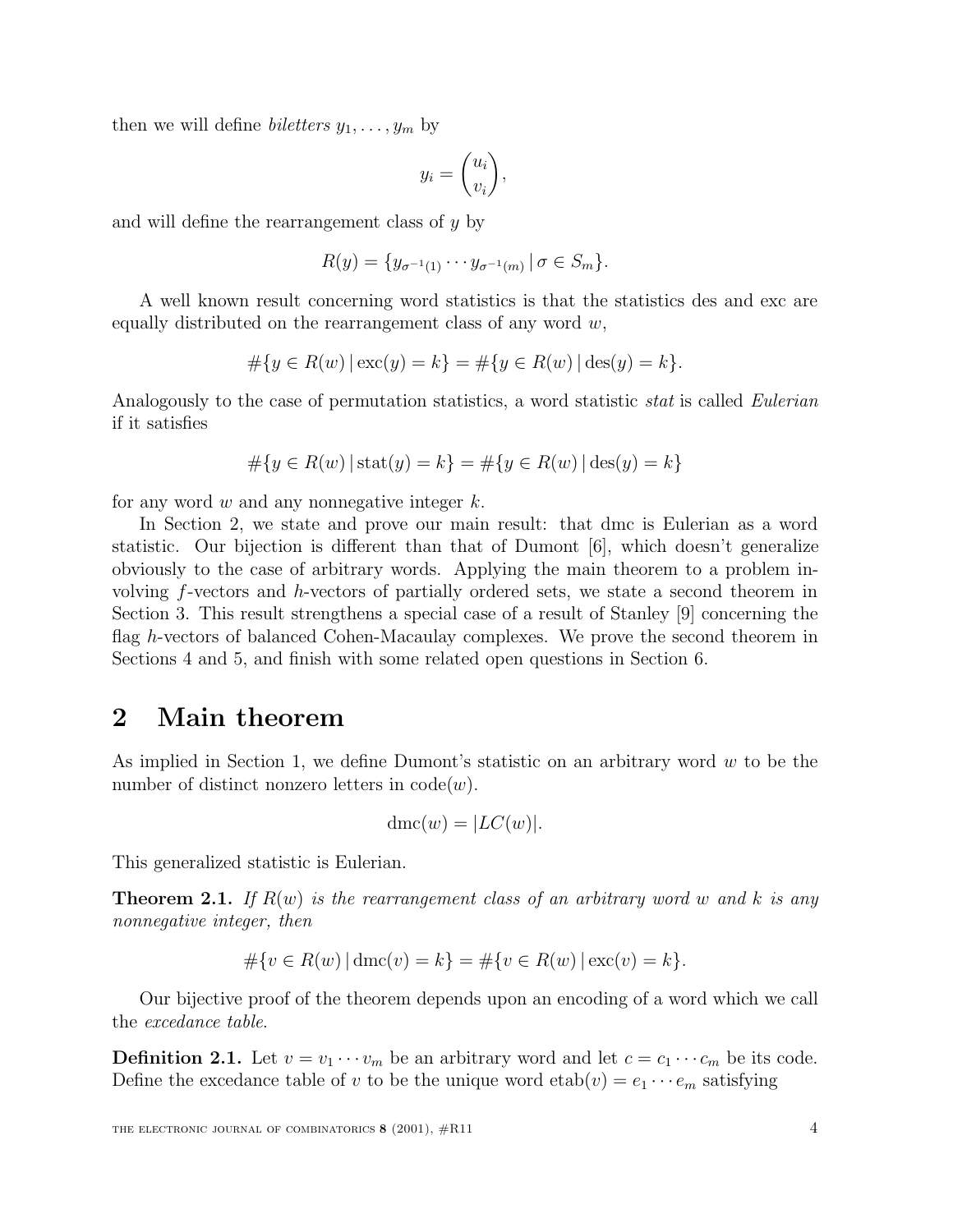- 1. If i is an excedance in v, then  $e_i = i$ .
- 2. If  $c_i = 0$ , then  $e_i = 0$ .
- 3. Otherwise,  $e_i$  is the  $c_i$ th excedance of v having value at least  $v_i$ .

Note that  $etab(v)$  is well defined for any word v. In particular, if i is not an excedance in v and if  $c_i > 0$ , then there are at least  $c_i$  excedances in v having value at least  $v_i$ . To see this, define

$$
k = \#\{j \in [m] \, | \, v_j < v_i\}.
$$

Since  $c_i$  of the letters  $\bar{v}_1,\ldots,\bar{v}_k$  appear to the right of position i in v, then at least  $c_i$  of the letters  $\bar{v}_{k+1},\ldots,\bar{v}_m$  must appear in the first k positions of v. The positions of these letters are necessarily excedances in  $v$ . An important property of the excedance table is that the letter set of  $etab(v)$  is precisely the excedance set of v.

**Example 2.2.** Let  $v = 514514532$ , and define  $c = \text{code}(v)$ . Using  $v, \bar{v}$ , and  $c$ , we calculate  $e = \text{etab}(v),$ 

$$
\overline{v} = 1 1 2 3 4 4 5 5 5,
$$
  
\n
$$
v = 5 1 4 5 1 4 5 3 2,
$$
  
\n
$$
c = 6 0 3 4 0 2 2 1 0,
$$
  
\n
$$
e = 1 0 3 4 0 3 4 1 0.
$$

Calculation of  $e_1, \ldots, e_5$  and  $e_9$  is straightforward since the positions  $i = 1, \ldots, 5$  and 9 are excedances in v or satisfy  $c_i = 0$ . We calculate  $e_6$ ,  $e_7$ , and  $e_8$  as follows. Since  $c_6 = 2$ , and the second excedance in v with value at least  $v_6 = 4$  is 3, we set  $e_6 = 3$ . Since  $c_7 = 2$ , and the second excedance in v with value at least  $v_7 = 5$  is 4, we set  $e_7 = 4$ . Since  $c_8 = 1$ , and the first excedance in v with value at least  $v_8 = 3$  is 1, we set  $e_8 = 1$ .

We prove Theorem 2.1 with a bijection  $\theta : R(w) \to R(w)$  which satisfies

$$
E(v) = LC(\theta(v)),\tag{2.1}
$$

and therefore

$$
\operatorname{exc}(v) = \operatorname{dmc}(\theta(v)).\tag{2.2}
$$

**Definition 2.3.** Let  $w = w_1 \cdots w_m$  be any word. Define the map  $\theta : R(w) \to R(w)$  by applying the following procedure to an arbitrary element v of  $R(w)$ .

- 1. Define the biword  $z = \begin{pmatrix} v \\ \text{etab}(v) \end{pmatrix}$ .
- 2. Let y be the unique rearrangement of z satisfying  $y = \begin{pmatrix} u \\ code(u) \end{pmatrix}$ .
- 3. Set  $\theta(v) = u$ .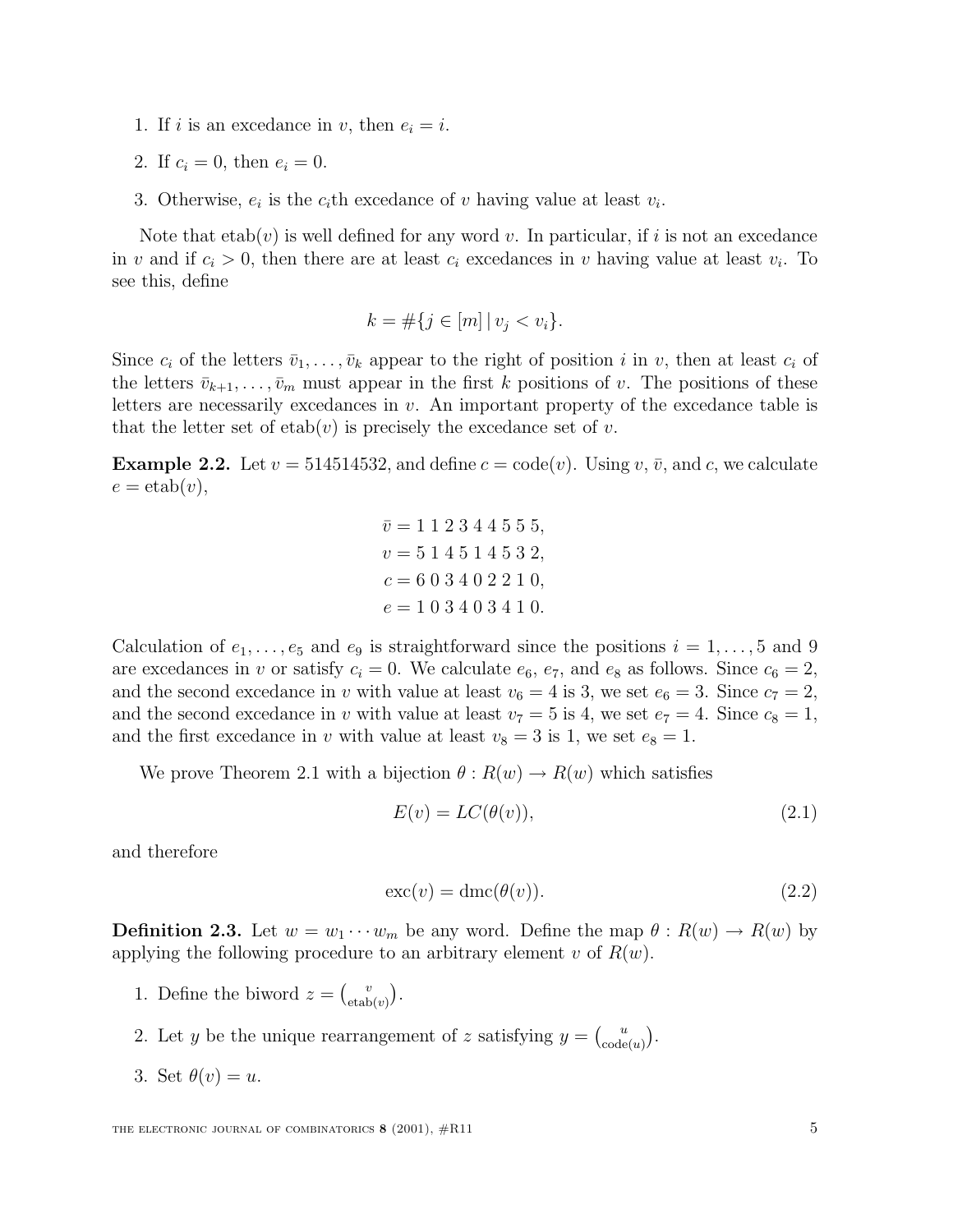Construction of y is quite straightforward. Let  $e = e_1 \cdots e_m = \text{etab}(v)$ , and linearly order the biletters  $z_1, \ldots, z_m$  by setting  $z_i < z_j$  if

$$
v_i < v_j, \text{ or}
$$
\n
$$
v_i = v_j \text{ and } e_i > e_j.
$$

Break ties arbitrarily. Considering the biletters according to this order, insert each biletter  $z_i$  into y to the left of  $e_i$  previously inserted biletters.

**Example 2.4.** Let v and e be as in Example 2.2. To compute  $\theta(v)$ , we define

$$
z = \begin{pmatrix} v \\ e \end{pmatrix} = \begin{pmatrix} 5 & 1 & 4 & 5 & 1 & 4 & 5 & 3 & 2 \\ 1 & 0 & 3 & 4 & 0 & 3 & 4 & 1 & 0 \end{pmatrix}.
$$

We consider the biletters of  $z$  in the order

$$
\binom{1}{0}
$$
,  $\binom{1}{0}$ ,  $\binom{2}{0}$ ,  $\binom{3}{1}$ ,  $\binom{4}{3}$ ,  $\binom{4}{3}$ ,  $\binom{5}{4}$ ,  $\binom{5}{4}$ ,  $\binom{5}{1}$ ,

and insert them individually into y:

$$
\begin{pmatrix} 1 \\ 0 \end{pmatrix}, \begin{pmatrix} 1 & 1 \\ 0 & 0 \end{pmatrix}, \begin{pmatrix} 1 & 1 & 2 \\ 0 & 0 & 0 \end{pmatrix}, \begin{pmatrix} 1 & 1 & 3 & 2 \\ 0 & 0 & 1 & 0 \end{pmatrix}, \begin{pmatrix} 1 & 4 & 1 & 3 & 2 \\ 0 & 3 & 0 & 1 & 0 \end{pmatrix}, \dots
$$

Finally we obtain

$$
y = \begin{pmatrix} u \\ \text{code}(u) \end{pmatrix} = \begin{pmatrix} 1 & 4 & 5 & 5 & 4 & 1 & 3 & 5 & 2 \\ 0 & 3 & 4 & 4 & 3 & 0 & 1 & 1 & 0 \end{pmatrix}
$$

and set  $\theta(v) = 145541352$ .

It is easy to see that any biword  $z$  has at most one rearrangement  $y$  satisfying Definition 2.3 (2). Such a rearrangement exists if and only if we have

$$
e_i \leq \#\{j \in [m] \mid v_j < v_i\}, \text{ for } i = 1, \dots, m,\tag{2.3}
$$

or equivalently, if and only if

$$
\bar{v}_{e_i} < v_i, \text{ for } i = 1, \dots, m,\tag{2.4}
$$

where we define  $\bar{v}_0 = 0$  for convenience.

**Observation 2.2.** Let  $v = v_1 \cdots v_m$  be any word and let  $e = \text{etab}(v)$ . Then we have

$$
e_i \leq #\{j \in [m] \mid v_j < v_i\}, \text{ for } i = 1, ..., m.
$$

THE ELECTRONIC JOURNAL OF COMBINATORICS **8** (2001),  $#R11$  6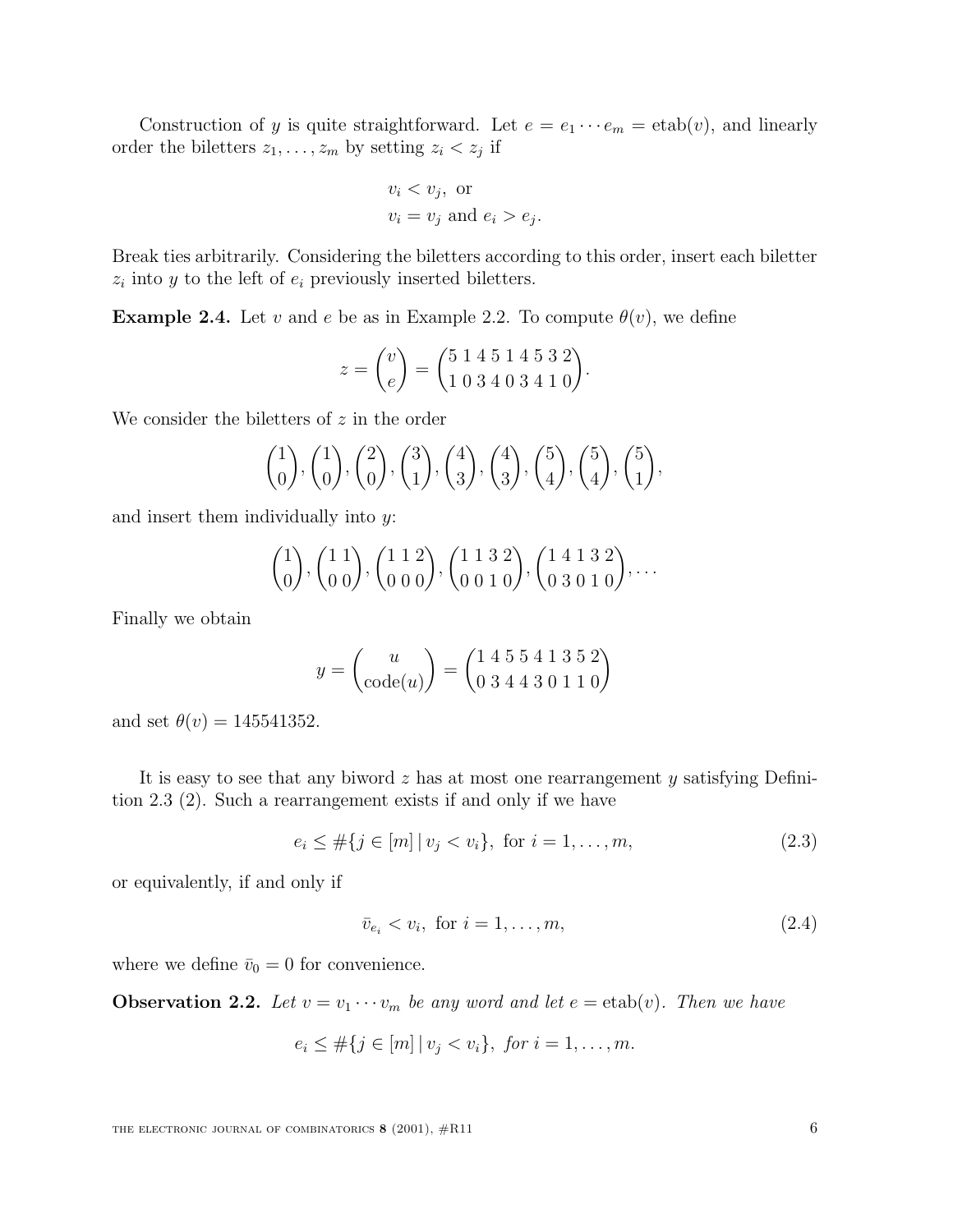*Proof.* If i is an excedance in v, then  $e_i = i$  and  $\bar{v}_1 \leq \cdots \leq \bar{v}_i < v_i$ . If  $c_i = 0$ , then  $e_i = 0$ . Otherwise, define

$$
k = \#\{j \in [m] \, | \, v_j < v_i\}.
$$

By the discussion following Definition 2.1, at least  $c_i$  of the positions  $1,\ldots,k$  are excedances in v with values at least  $v_i$ . The letter  $e_i$ , being one of these excedances, is therefore at most k. ◻

Thus the map  $\theta$  is well defined and satisfies (2.1) and (2.2). We invert  $\theta$  by applying the procedure in the following proposition.

**Proposition 2.3.** Let  $y = \begin{pmatrix} u \\ c \end{pmatrix} = \begin{pmatrix} u_1 \cdots u_m \\ c_1 \cdots c_m \end{pmatrix}$  be a biword satisfying  $c = \text{code}(u)$ . The following procedure produces a rearrangement  $z = \begin{pmatrix} v \\ e \end{pmatrix}$  of y satisfying  $e = \text{etab}(v)$ .

- 1. For each letter  $\ell$  in  $L(c)$ , find the greatest index i satisfying  $c_i = \ell$ , and define  $z_{\ell} = y_i$ . Let S be the set of such greatest indices, let  $T = [m] \setminus S$ , and let  $t = |T|$ .
- 2. For each index  $i \in T$ , define

$$
d_i = \begin{cases} \#\{j \in S \mid c_j \le c_i; u_j \ge u_i\}, & \text{if } c_i > 0, \\ 0, & \text{otherwise.} \end{cases}
$$

3. Define a map  $\sigma: T \to [t]$  such that  $y_{\sigma^{-1}(1)} \cdots y_{\sigma^{-1}(t)}$  is the unique rearrangement of  $(y_i)_{i \in \mathcal{T}}$  satisfying

$$
d_{\sigma^{-1}(1)} \cdots d_{\sigma^{-1}(t)} = \text{code}(u_{\sigma^{-1}(1)} \cdots u_{\sigma^{-1}(t)}).
$$

4. Insert the biletters  $y_{\sigma^{-1}(1)} \cdots y_{\sigma^{-1}(t)}$  in order into the remaining positions of z.

Proof. The procedure above is well defined. In particular, we may perform step 3 because the biword  $\begin{pmatrix} u_i \\ d_i \end{pmatrix}$  $i \in T$  satisfies

$$
d_i \leq \#\{j \in T \mid u_j < u_i\}, \text{ for each } i \in T,
$$

as required by (2.3). To see that this is the case, let i be an index in T with  $c_i > 0$ . In step 1 we have placed  $d_i$  biletters  $y_j$  with  $u_j \geq u_i > \bar{u}_{c_i}$  into positions  $1, \ldots, c_i$  of z. Thus, at least  $d_i$  biletters  $y_j$  with  $u_j \leq \bar{u}_{c_i}$  have not been placed into these positions. The index j of any such biletter belongs to S only if  $c_j > c_i$ . However, since  $\bar{u}_{c_i} < u_j \le \bar{u}_{c_i} < u_i$ , we have  $c_i < c_i$ . Thus, j belongs to T.

To prove that the biword  $z = \binom{v}{e}$  produced by our procedure satisfies  $e = \text{etab}(v)$ , we will calculate the excedance set of  $v$  and will verify that  $e$  satisfies the conditions of Definition 2.1.

First we claim that  $E(v) = L(c)$ . Certainly the positions  $L(c) = \{c_j | j \in S\}$  are excedances in v, because for each index j in S, we have  $v_{c_j} = u_j > \bar{u}_{c_j} = \bar{v}_{c_j}$ . Thus,  $L(c) \subset E(v)$ . Suppose that the reverse inclusion is not true. For each index j in T,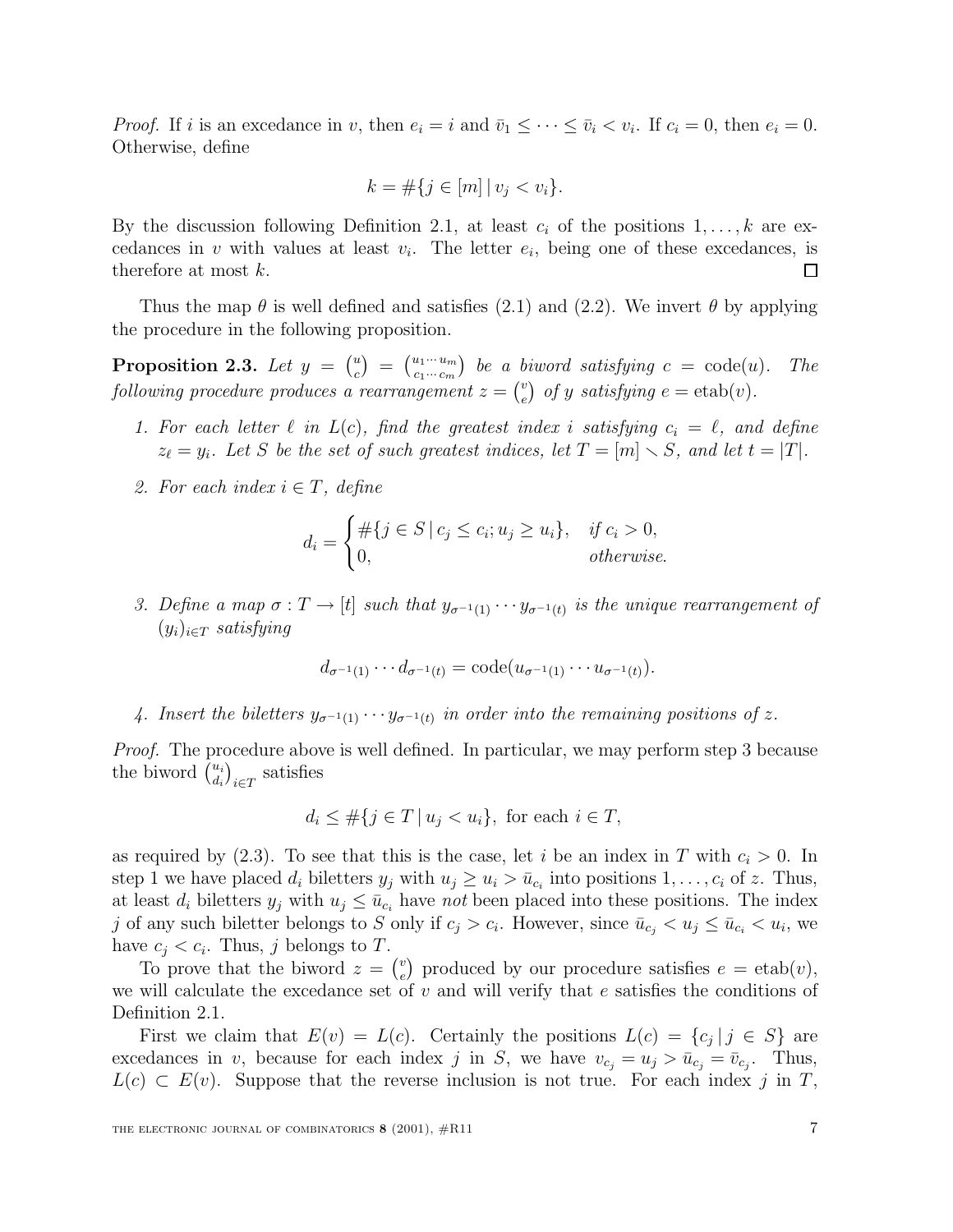denote by  $\phi(j)$  the position of z into which we have placed  $y_j$ . Assuming that some indices  $\{\phi(j) | j \in T\}$  are excedances in v, choose  $i \in T$  so that  $\phi(i)$  is the leftmost of these excedances. Let k be the number of positions of u holding letters strictly less than  $u_i$ ,

$$
k = \#\{j \in [m] \, | \, u_j < u_i\}.
$$

Since  $\phi(i)$  is an excedance in v, the subword  $z_1 \cdots z_k$  of z contains the biletter  $y_i$ , all biletters  $\{y_j | j \in T, \phi(i) < \phi(j)\}\$ , and all biletters  $\{y_j | j \in S, c_j \leq k\}\$ . Thus,

$$
k > #\{j \in S \mid c_j \le k\} + #\{j \in T \mid \phi(j) < \phi(i)\}.\tag{2.5}
$$

Since  $c_i \le k$  by (2.3), we may rewrite  $\#\{j \in S \mid c_j \le k\}$  as

$$
#\{j \in S \mid c_j \le k\} = #\{j \in S \mid c_j \le c_i\} + #\{j \in S \mid c_i < c_j \le k\}.
$$

Using the definition of  $\sigma$  and noting that  $\sigma(j) < \sigma(i)$  implies  $u_j < u_i$ , we may rewrite  $\#\{j \in T \, | \, \phi(j) < \phi(i)\}\$ as

$$
\# \{ j \in T \mid \phi(j) < \phi(i) \} = \# \{ j \in T \mid \sigma(j) < \sigma(i) \} \\
= \# \{ j \in T \mid u_j < u_i \} - \# \{ j \in T \mid u_j < u_i; \sigma(j) > \sigma(i) \} \\
= \# \{ j \in T \mid u_j < u_i \} - (\sigma(i) \text{th letter of code}(u_{\sigma^{-1}(1)} \cdots u_{\sigma^{-1}(t)})) \\
= \# \{ j \in T \mid u_j < u_i \} - d_i \\
= \# \{ j \in T \mid u_j < u_i \} - \# \{ j \in S \mid c_j \le c_i; u_j \ge u_i \}.
$$

Applying these identities to (2.5), we obtain

$$
\#\{j \in S \mid u_j < u_i; c_j > c_i\} > \#\{j \in S \mid c_i < c_j \le k\}.\tag{2.6}
$$

Inequality (2.6) is false, for if j belongs to the set on the left hand side and satisfies  $c_j > k$ , then we have

$$
u_j > \bar{u}_{c_j} \ge \bar{u}_k = u_i - 1,
$$

which is impossible. If on the other hand each index j in this set satisfies  $c_j \leq k$ , then we have the inclusion

$$
\{j \in S \mid u_j < u_i; c_j > c_i\} \subset \{j \in S \mid c_i < c_j \le k\},\
$$

which contradicts the direction of the inequality. We conclude that no element of the set  $\{\phi(j) | j \in T\}$  is an excedance in v, and that we have

$$
E(v) = L(c) = \{c_j \mid j \in S\}.
$$

Finally, we show that e has the defining properties of etab(v). For each index j in  $S$ , we have defined  $e_{c_i} = c_j$  so that e satisfies condition (1) of Definition 2.1. Let c' be the code of v. We claim that for each index  $i \in T$ , we have

$$
e_{\phi(i)} = c_i = \begin{cases} \text{the } c'_{\phi(i)} \text{th exceedance in } v \text{ having value at least } u_i, & \text{if } c'_{\phi(i)} > 0, \\ 0, & \text{otherwise.} \end{cases}
$$

THE ELECTRONIC JOURNAL OF COMBINATORICS **8** (2001),  $\#R11$  8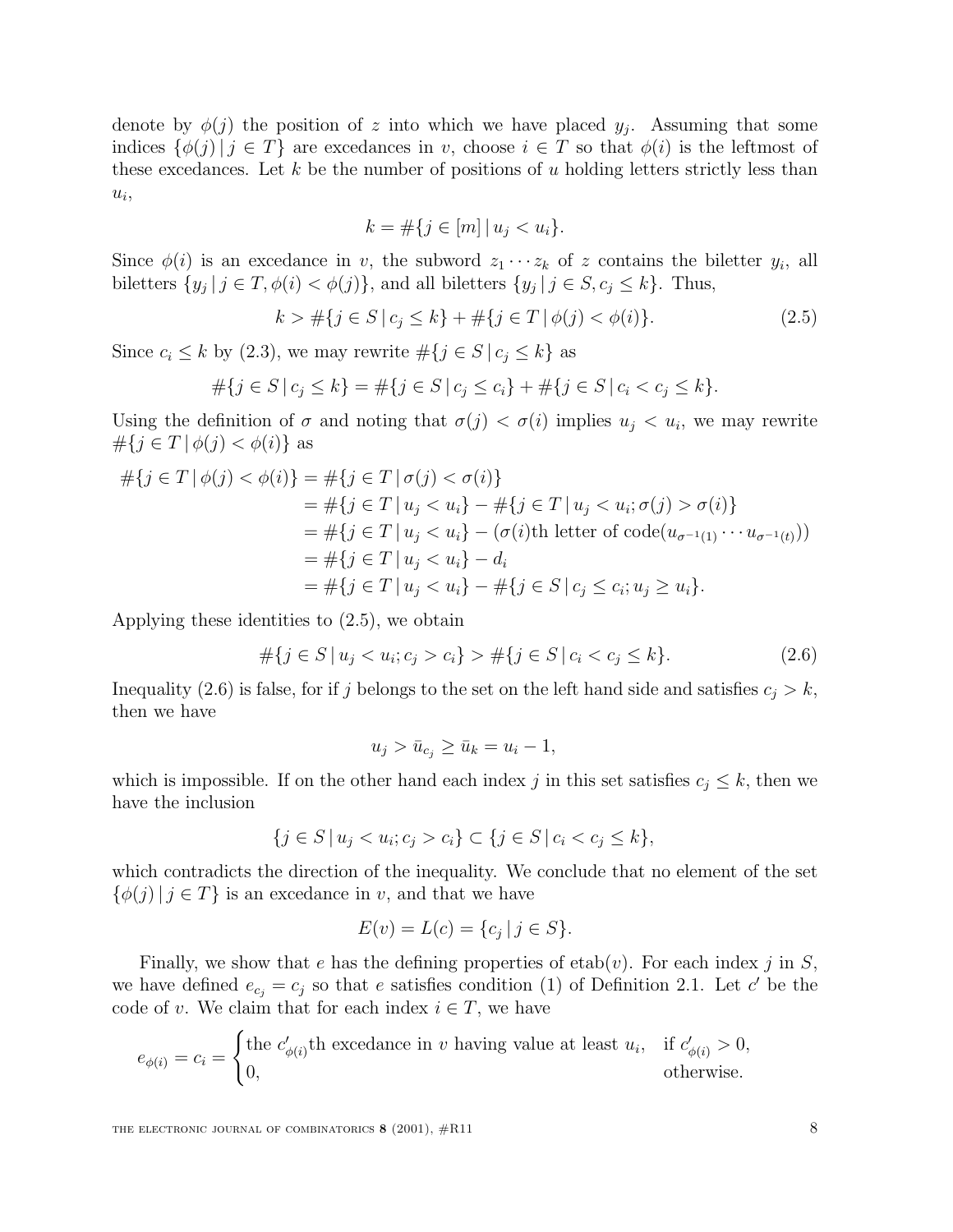By our definition of the sequence  $(d_i)_{i \in T}$ , it suffices to show that  $c'_{\phi(i)} = d_i$  for each index *i*. The subword  $v_{\phi(i)+1} \cdots v_m$  of v includes  $d_i$  letters  $v_{\phi(j)}$  with  $j \in T$  and  $v_{\phi(j)} < v_{\phi(i)}$ . On the other hand, any excedance in v to the right of  $\phi(i)$  has value greater than  $v_{\phi(i)}$ . We conclude that  $c'_{\phi(i)} = d_i$ . П

The above procedure inverts  $\theta$  because the biword z it produces is the *unique* rearrangement of y having the desired properties.

**Proposition 2.4.** Let  $v = v_1 \cdots v_m$  be an arbitrary word, and define

$$
z = \begin{pmatrix} v \\ e \end{pmatrix} = \begin{pmatrix} v \\ \text{etab}(v) \end{pmatrix}.
$$

If there is any rearrangement  $z'$  of z satisfying

$$
z' = \begin{pmatrix} v' \\ e' \end{pmatrix} = \begin{pmatrix} v' \\ \text{etab}(v') \end{pmatrix},
$$

then  $z' = z$ .

*Proof.* Let L be the letter set of e. By Definition 2.1, we must have  $E(v) = E(v') = L$ . Let i be an excedance of v and v'. By condition (1) of Definition 2.1 we must have  $e_i = e'_i = i$ , and by condition (3) the upper letters  $v_i$  and  $v'_i$  must be as large as possible. Thus,  $(z_i)_{i \in L} = (z'_i)_{i \in L}$ .

Let  $T = [m] \setminus L$  be the set of non-excedance positions of v and v', and consider the corresponding subsequences of biletters  $(z_i)_{i \in T}$  and  $(z'_i)_{i \in T}$ . By condition (3) of Definition 2.1, the codes of  $(v_i)_{i \in T}$  and  $(v_i')_{i \in T}$  are determined by the excedances and excedance values in v and v'. Thus, the two codes must be identical. Applying the argument following Example 2.4, we conclude that  $(z_i)_{i \in T} = (z'_i)_{i \in T}$ . П

Combining Propositions 2.3 and 2.4, we complete the proof of Theorem 2.1.

### **3 An application of Dumont's statistic**

As an application of Dumont's (generalized) statistic, we will strengthen a special case of a result of Stanley [9, Cor. 4.5] concerning f-vectors and h-vectors of simplicial complexes.

Given a  $(d-1)$ -dimensional simplicial complex  $\Sigma$ , we define its f-vector to be

$$
f_{\Sigma} = (f_{-1}, f_0, f_1, \ldots, f_{d-1}),
$$

where  $f_i$  counts the number of *i*-dimensional faces of  $\Sigma$ . By convention,  $f_{-1} = 1$ . Similarly, we may define the f-vector of a poset P by identifying P with its order complex  $\Delta(P)$ . (See  $[10, p. 120]$ .) That is, we define

$$
f_P = f_{\Delta(P)} = (f_{-1}, f_0, f_1, \dots, f_{d-1}),
$$

THE ELECTRONIC JOURNAL OF COMBINATORICS **8** (2001),  $#R11$  9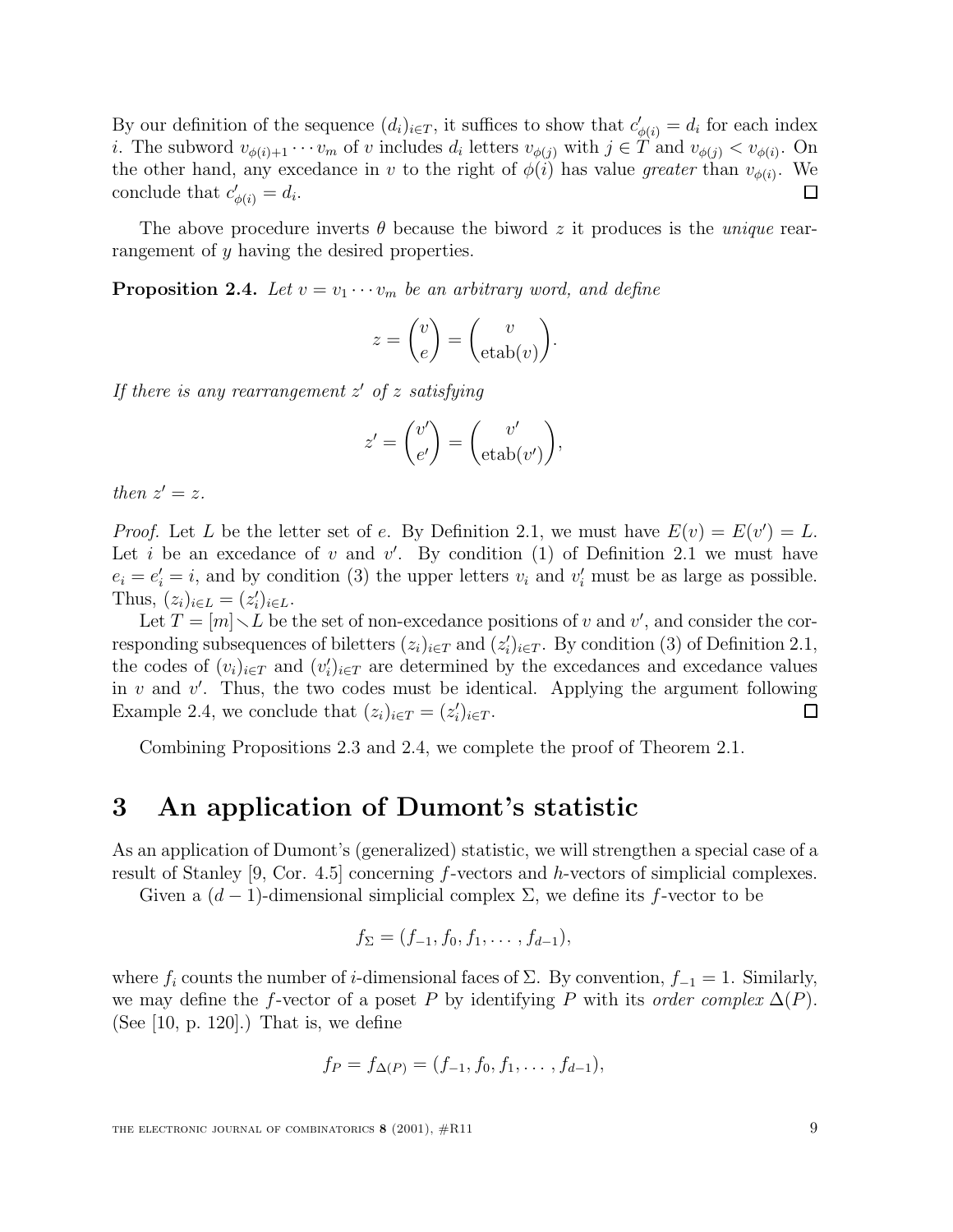where  $f_i$  counts the number of  $(i+1)$ -element chains of P. Again,  $f_{-1} = 1$  by convention.

In abundant research papers, authors have considered the f-vectors of various classes of complexes and posets, and have conjectured or obtained significant information about the coefficients. (See [1], [2], [11, Ch. 2,3].) Such information includes linear relationships between coefficients and properties such as symmetry, log concavity and unimodality.

Related to the f-vector  $f_{\Sigma}$  is the h-vector  $h_{\Sigma} = (h_0, h_1, \ldots, h_d)$ , which we define by

$$
\sum_{i=0}^{d} f_{i-1}(x-1)^{d-i} = \sum_{i=0}^{d} h_i x^{d-i}.
$$

From this definition, it is clear that knowing the h-vector of a complex is equivalent to knowing the f-vector. For some conditions on a simplicial complex, one can show that its h-vector is the f-vector of another complex. Specifically, we have the following result due to Stanley [9, Cor. 4.5].

**Theorem 3.1.** If  $\Sigma$  is a balanced Cohen-Macaulay complex, then its h-vector is the fvector of some simplicial complex  $\Gamma$ .

We define a simplicial complex to be *Cohen-Macaulay* if it satisfies a certain topological condition ([11, p. 61]), and *balanced* if we can color the vertices with d colors such that no face contains two vertices of the same color  $([11, p. 95])$ . The class of balanced Cohen-Macaulay complexes is quite important because it includes the order complexes of all distributive lattices. The distributive lattices, in turn, contain information about all posets. (See [10, Ch. 3].)

By placing an additional restriction on the complex  $\Sigma$ , one arrives at a special case of the theorem which has an elegant bijective proof. Let us require that  $\Sigma$  be the order complex of a distributive lattice  $J(P)$ . In this case,  $h_{\Sigma} = h_{J(P)}$  counts the number of linear extensions of P by descents. (See [4].) That is,  $h_k$  is the number of linear extensions of P with k descents. Therefore, Theorem 3.1 asserts that for any poset  $P$ , there is a bijective correspondence between linear extensions of P with k descents and  $(k-1)$ -faces of some simplicial complex Γ.

 ${\lbrace \pi | \pi \text{ a linear extension of } P; \text{des}(\pi) = k \rbrace} \stackrel{1-1}{\longleftrightarrow} {\lbrace \sigma | \sigma \text{ a } (k-1) \text{-face of } \Gamma \rbrace}.$ 

Using [3, Remark 6.6] and [7, Cor. 2.2], one can construct a family  $\{\Xi_n\}_{n>0}$  of simplicial complexes such that for any poset P on n elements, the complex  $\Gamma$  corresponding to  $\Sigma = \Delta(J(P))$  is a subcomplex of  $\Xi_n$ .

On the other hand, any additional restriction placed on the complex  $\Sigma$  in Theorem 3.1 should allow us to prove more than a special case of the theorem. It should allow us to strengthen the special case by asserting specific properties of the complex  $\Gamma$  in the conclusion of the theorem. In particular, let us require that  $\Sigma$  be the order complex of a distributive lattice  $J(P)$  which is a product of chains. (See [10, Ch. 3] for definitions.) We will prove the following result.

**Theorem 3.2.** Let the distributive lattice  $J(P)$  be a product of chains. Then there is a poset Q such that the h-vector of  $J(P)$  is the f-vector of Q.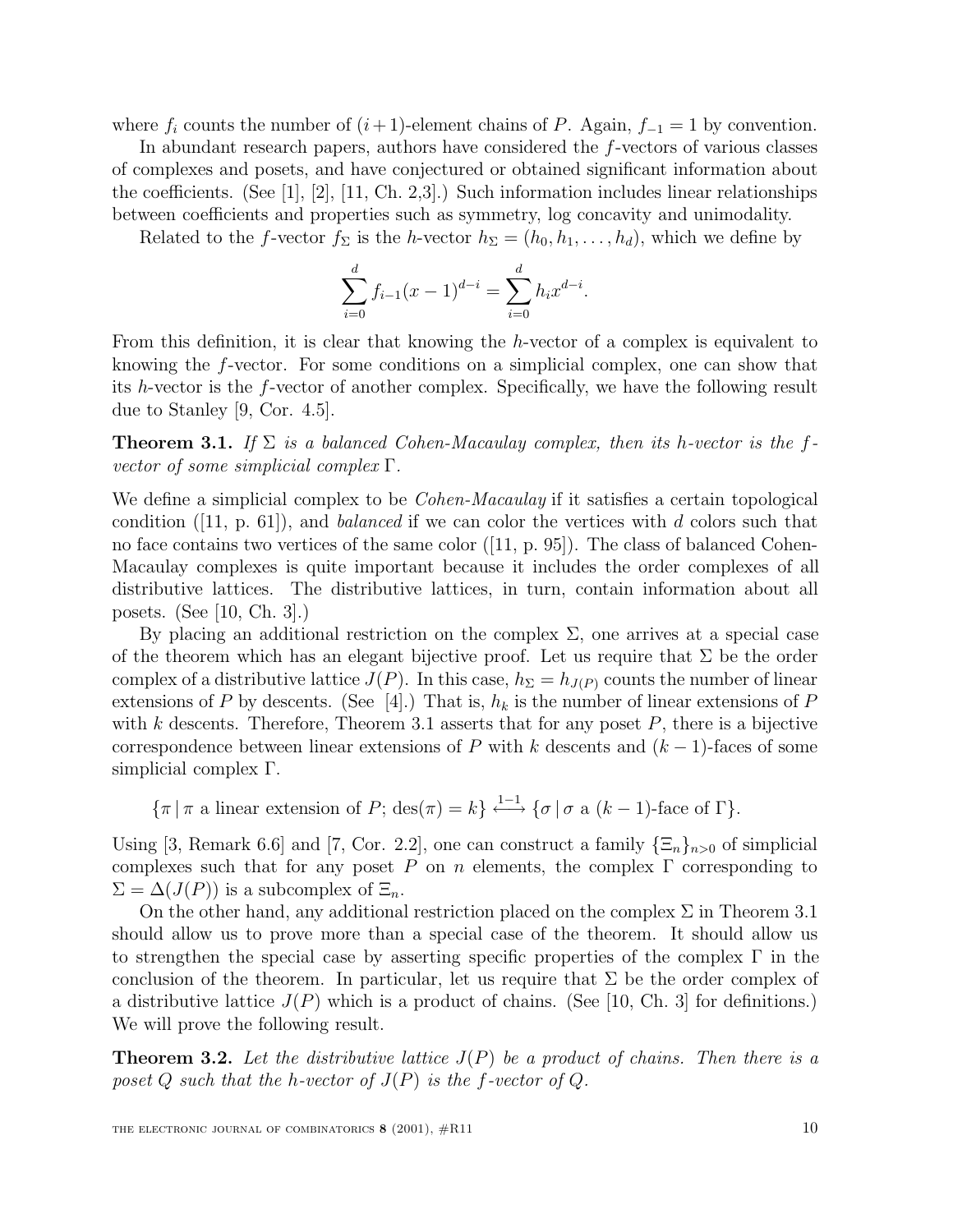

Figure 3.1: A poset with a k-element chain for each k-letter code in  $C(11223)$ .

Let us reconsider this theorem in terms of rearrangements of words. If  $J(P)$  is a product of chains having cardinalities  $(p_1 + 1), \ldots, (p_n + 1)$ , then P is the disjoint sum of chains  $(\mathbf{p}_1 + \cdots + \mathbf{p}_n)$ . It is not difficult to see that linear extensions of P are in bijective correspondence with rearrangements of the word  $w = 1^{p_1} \cdots n^{p_n}$ . Combining this observation with Theorem 2.1, we restate Theorem 3.2 in terms of Dumont's statistic.

**Proposition 3.3.** Let w be any word and define the vector  $h = (h_0, \ldots, h_d)$  by

$$
h_i = \# \{ u \in R(w) \, | \, \text{dmc}(u) = i \},
$$

where d is the maximum cardinality of  $LC(u)$  over all rearrangements u of w. Then, there is a poset Q whose f-vector is h.

To prove the proposition, and therefore Theorem 3.2, we will work directly with codes of rearrangements of a word. Let us denote  $C(w)$  be the set of codes of all rearrangements of w. Proposition 3.3 asserts that for any word w, there is a bijection between k-letter elements of  $C(w)$  and k-element chains in some poset  $Q$ ,

$$
\{c \in C(w) \mid c \text{ a } k\text{-letter code}\} \xrightarrow{1-1} \{ (v_1 <_{Q} \cdots <_{Q} v_k) \in \Delta(Q) \}. \tag{3.1}
$$

We will construct such a poset  $Q = Q(w)$  as follows.

**Definition 3.1.** Given an arbitrary word w, let Q be the subset of one-letter codes in  $C(w)$ . For each pair  $(c, c')$  of codes in Q whose letters are  $(\ell, \ell')$ , respectively, define  $c <_{Q} c'$  if

- 1.  $\ell < \ell'$ .
- 2. The multiplicity of  $\ell$  in c is strictly greater than that of  $\ell'$  in  $c'$ .
- 3. For each position *i* such that  $c_i' = \ell'$ , we have  $c_{i+\ell'-\ell} = \ell$ .

**Example 3.2.** Figure 3.1 shows the poset Q corresponding to the word  $w = 11223$ . The f-vector  $f_Q$  counts words in  $R(w)$  by Dumont's statistic. Equivalently, it counts linear extensions of the poset  $P = 2 + 2 + 1$  by descent, and is equal to the h-vector of  $J(P)$ ,

$$
f_Q = h_{J(P)} = (1, 12, 15, 2).
$$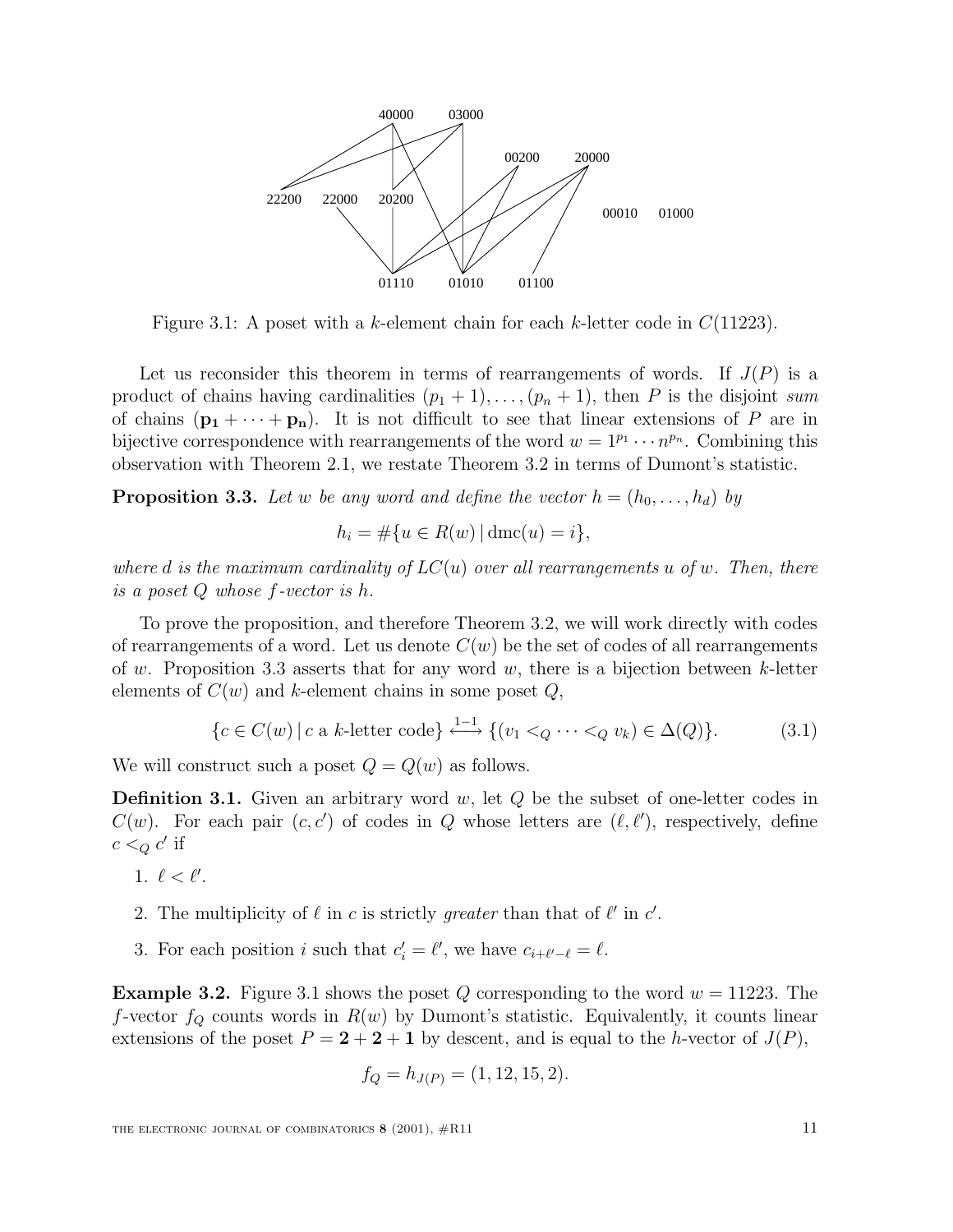In Sections 4 and 5 we will demonstrate that for any word  $w$ , the procedure in Definition 3.1 gives a poset  $Q$  satisfying the bijections of  $(3.1)$ . We will give an explicit bijection  $\Psi: C(w) \to \Delta(Q)$ , taking k-letter codes in  $C(w)$  to k-element chains in Q.

### **4 The chain map** Ψ

Fix a nondecreasing word  $w = w_1 \cdots w_m$  on n letters, and define the poset Q as in Definition 3.1. We will define a *chain map*  $\Psi : C(w) \to \Delta(Q)$  which will identify a code c with a chain

$$
\Psi(c) = v_1 <_{Q} \cdots <_{Q} v_k,
$$

of elements in Q. If c is a code on the k letters  $\ell_1 < \cdots < \ell_k$ , then each poset element  $v_i$  will be a code whose unique nonzero letter is  $\ell_i$ . Specifically, we will determine  $v_i$  by applying a vertex map  $\psi_{\ell_i} : C(w) \to Q$  to c.

$$
v_i = \psi_{\ell_i}(c).
$$

After proving that  $\psi_{\ell_i}(c) <_Q \psi_{\ell_j}(c)$  whenever  $\ell_i < \ell_j$ , we will define the chain map to be a product of vertex maps,

$$
\Psi(c) = \psi_{\ell_1}(c) <_{Q} \cdots <_{Q} \psi_{\ell_k}(c).
$$

We begin by observing that several simple operations on codes in  $C(w)$  yield other codes in  $C(w)$ .

**Observation 4.1.** Let u be a rearrangement of w and let  $c = \text{code}(u)$ .

1. If  $c_i > c_{i+1}$ , then the word

$$
c' = c_1 \cdots c_{i-1} \cdot c_{i+1} \cdot (c_i - 1) \cdot c_{i+2} \cdots c_m
$$

belongs to  $C(w)$ .

2. If for some  $r>i$ ,  $c_i$  is strictly less than  $c_{i+1},\ldots,c_r$  and  $c_i > c_{r+1}$ , then the word

$$
c'' = c_1 \cdots c_{i-1} \cdot c_{r+1} \cdot c_{i+1} \cdots c_r \cdot (c_i - 1) \cdot c_{r+2} \cdots c_m
$$

belongs to  $C(w)$ .

3. If  $c_i < c_{i+1}$ , or if  $c_i = c_{i+1}$  and  $u_i < u_{i+1}$ , then the word

$$
c''' = c_1 \cdots c_{i-1} \cdot (c_{i+1}+1) \cdot c_i \cdot c_{i+2} \cdots c_m
$$

belongs to  $C(w)$ .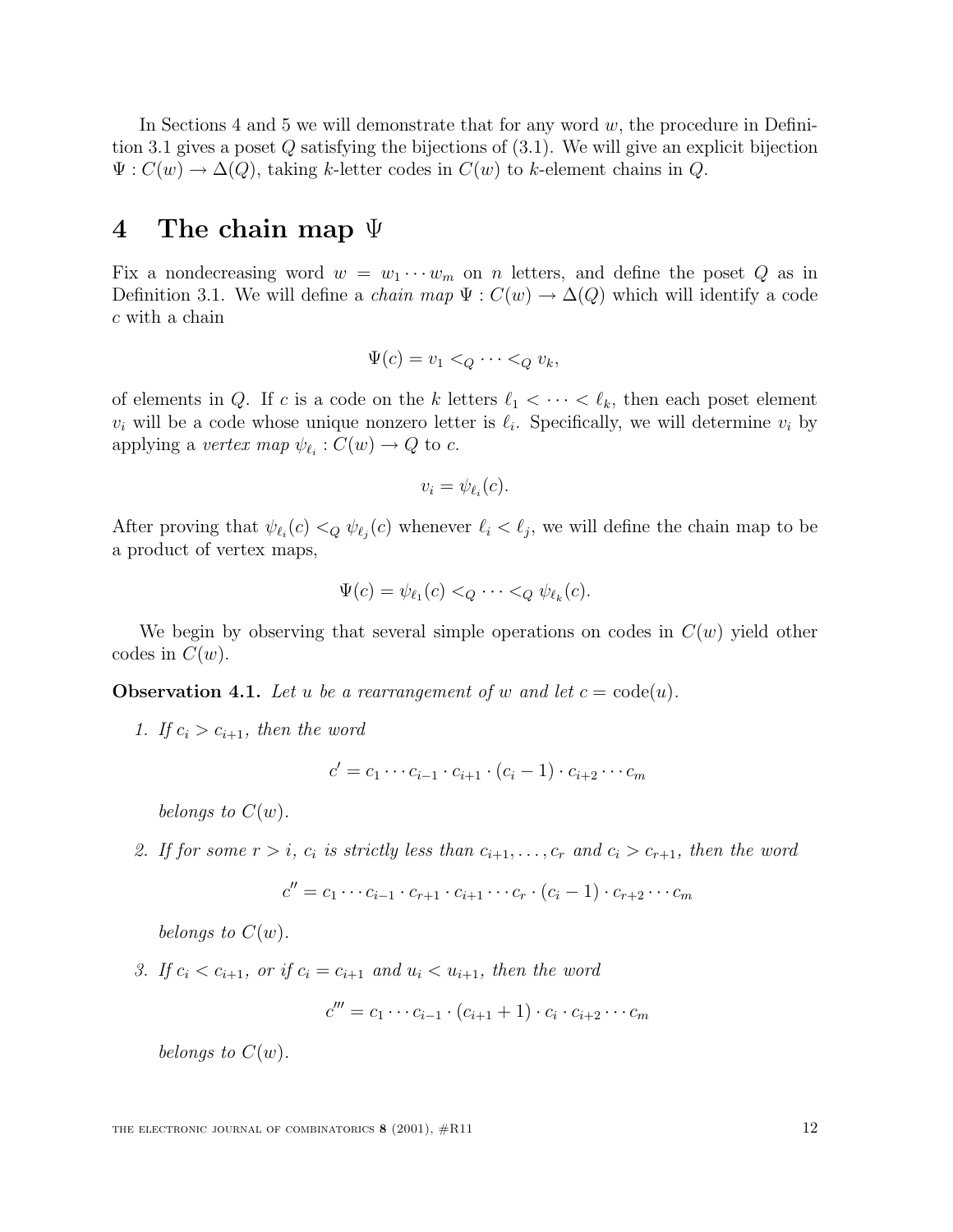*Proof.* Let u' be the word obtained from u by switching the letters in positions i and  $i+1$ , and let u'' be the word obtained by switching the letters in positions i and  $r + 1$ ,

$$
u' = (u_1 \cdots u_{i-1} \cdot u_{i+1} \cdot u_i \cdot u_{i+2} \cdots u_m),
$$
  

$$
u'' = (u_1 \cdots u_{i-1} \cdot u_{r+1} \cdot u_{i+1} \cdots u_r \cdot u_i \cdot u_{r+2} \cdots u_m).
$$

- (1) We have  $u_i > u_{i+1}$  and  $c' = \text{code}(u')$ .
- (2) We have  $u_{r+1} < u_i < u_{i+1}, \cdots, u_r$  and  $c'' = \text{code}(u'')$ .
- (3) We have  $u_i < u_{i+1}$  and  $c''' = \text{code}(u')$ .

Using this observation we will define two families of maps from  $C(w)$  to itself,  $\lambda_1, \ldots, \lambda_{m-1}$ and  $\mu_1,\ldots,\mu_{m-1}$ . Then, composing maps from these two families, we will define the family of vertex maps  $\psi_1, \ldots, \psi_{m-1}$ .

The map  $\lambda_{\ell_i} : C(w) \to C(w)$  removes from a code c all letters  $\ell_j$  which are greater than  $\ell_i$ . It essentially changes each such letter  $\ell_j$  to  $\ell_i$  and moves it  $\ell_j - \ell_i$  places to the right in c. If we identify c with the k-element chain  $v_1 <_Q \cdots <_Q v_k$ , then we will identify  $\lambda_{\ell_i}(c)$  with the *i*-element subchain  $v_1 <_{Q} \cdots <_{Q} v_i$ .

**Definition 4.1.** Let  $\ell$  be a nonzero letter. Define the map  $\lambda_{\ell} : C(w) \to C(w)$  by performing the following procedure on a code c.

For  $i = m, m - 1, \ldots, 1$ , if  $c_i > \ell$ , then

- 1. Set  $\delta = c_i \ell$ .
- 2. Redefine  $c = c_1 \cdots c_{i-1} \cdot c_{i+1} \cdots c_{i+\delta} \cdot \ell \cdot c_{i+\delta+1} \cdots c_m$ .

Analogous to  $\lambda_{\ell_i}$ , the map  $\mu_{\ell_i} : C(w) \to C(w)$  removes all letters which are smaller than  $\ell_i$ . It does so by changing each such smaller letter to 0. If we identify c with the k-element chain  $v_1 <_{Q} \cdots <_{Q} v_k$ , then we will identify  $\mu_{\ell_i} (c)$  with the  $(k - i + 1)$ -element subchain  $v_i \leq_Q \cdots \leq_Q v_k$ .

**Definition 4.2.** Let  $\ell$  be a nonzero letter. Define the map  $\mu_{\ell} : C(w) \to C(w)$  by  $\mu_{\ell}(c) =$  $a_1 \cdots a_m$ , where

$$
a_i = \begin{cases} 0, & \text{if } c_i < \ell, \\ c_i, & \text{otherwise.} \end{cases}
$$

The maps  $\lambda_1,\ldots,\lambda_{m-1}$ , and  $\mu_1,\ldots,\mu_{m-1}$  are well defined, for their definitions are merely repeated applications of Observation 4.1 (1) and (2). Note that the composition  $\mu_{\ell} \lambda_{\ell}$  produces a code on the single letter  $\ell$ . This code is an element of Q, and a vertex of  $\Delta(Q)$ .

**Definition 4.3.** Let  $\ell$  be a nonzero letter. Define the vertex map  $\psi_{\ell} : C(w) \to Q$  by

$$
\psi_{\ell}=\mu_{\ell}\lambda_{\ell}.
$$

THE ELECTRONIC JOURNAL OF COMBINATORICS **8** (2001),  $\#R11$  13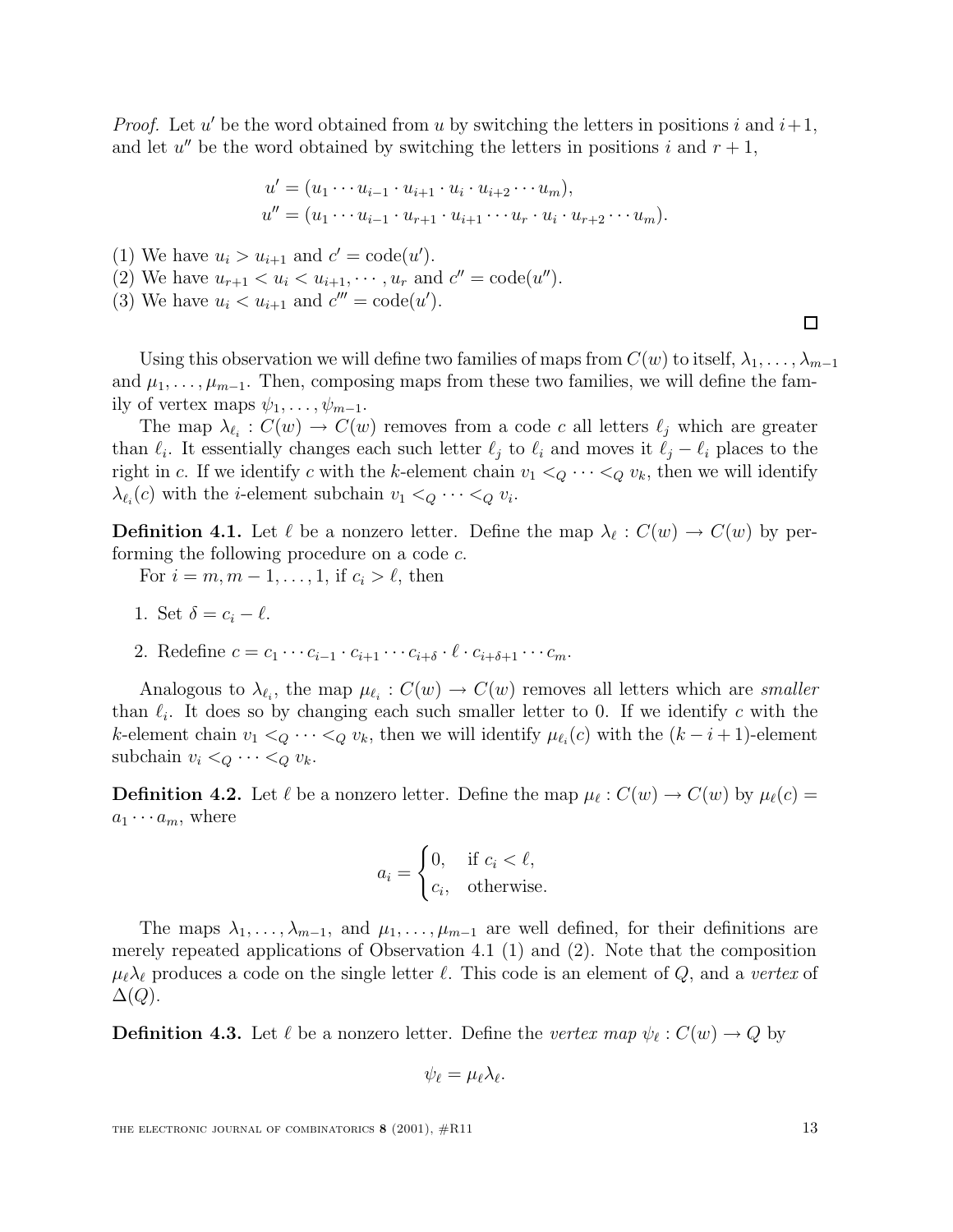It is easy to see that  $\lambda_\ell^2 = \lambda_\ell$ , and therefore that  $\psi_\ell \lambda_\ell = \psi_\ell$ . These and the following relations will be essential in establishing a bijection between  $C(w)$  and  $\Delta(Q)$ .

**Proposition 4.2.** Let  $\ell$  and  $\ell'$  be letters,  $1 \leq \ell < \ell' \leq n$ . The maps  $\lambda_{\ell}, \lambda_{\ell'}, \psi_{\ell}$ , and  $\psi_{\ell'}$ satisfy the relations

- 1.  $\lambda_{\ell'}\lambda_{\ell} = \lambda_{\ell}\lambda_{\ell'} = \lambda_{\ell}.$
- 2.  $\psi_{\ell} \lambda_{\ell'} = \psi_{\ell}$ .
- 3.  $\psi_{\ell}(c) <_{Q} \psi_{\ell}(c)$ , if c contains both letters.

*Proof.* (1) Let  $c = \text{code}(u)$  be an element of  $C(w)$ . By the comments following Definition 4.2, we may interpret  $\lambda_{\ell}(c)$  as follows. Define  $b = b_1 \cdots b_m$  by

$$
b_i = \begin{cases} \ell, & \text{if } c_i > \ell, \\ c_i, & \text{otherwise,} \end{cases}
$$

and rearrange the biword  $\binom{u}{b}$  as  $\binom{u'}{b'}$  so that  $b' = \text{code}(u')$ . Then,  $b' = \lambda_{\ell}(c)$ .

It is not hard to see that there is a unique such rearrangement. Using this interpretation, it is easy to see that  $\lambda_{\ell'}\lambda_{\ell}, \lambda_{\ell}\lambda_{\ell'}$ , and  $\lambda_{\ell}$  describe the same procedure.

(2) Using (1), we have  $\psi_{\ell} \lambda_{\ell'} = \mu_{\ell} \lambda_{\ell} \lambda_{\ell'} = \mu_{\ell} \lambda_{\ell} = \psi_{\ell}$ .

(3) We may assume that  $\ell'$  is the greatest letter in c. (Otherwise, we define  $d = \lambda_{\ell'}(c)$ and note that  $\psi_{\ell}(c) = \psi_{\ell}(d)$  and  $\psi_{\ell}(c) = \psi_{\ell}(d)$ .) Let  $e = \psi_{\ell}(c)$  and  $e' = \psi_{\ell}(c)$ . Clearly, the multiplicity of  $\ell$  in e is strictly greater than that of  $\ell'$  in  $e'$ , for

$$
#\{i \mid e_i = \ell\} = #\{i \mid c_i \ge \ell\} > #\{i \mid c_i \ge \ell'\} = #\{i \mid e'_i = \ell'\}.
$$

Next, we show that for any position *i* of e' satisfying  $e'_i = \ell$ , we must have  $e_{i+\ell'-\ell} = \ell$ . Since by assumption,  $\ell'$  is the greatest letter in c, we have  $e'_i = \ell'$  if and only if  $c_i = \ell'$ . To find e, we first calculate  $\lambda_{\ell}(c)$  by the procedure of Definition 4.1. At each iteration i such that  $c_i = \ell'$ , we place the letter  $\ell$  into position  $i + \ell' - \ell$  of  $\lambda_{\ell}(c)$ . This position will not be altered by iterations  $i - 1, \ldots, 1$ , since all letters of c are no greater than  $\ell'$ . Finally, since  $e = \mu_\ell \lambda_\ell(c)$ , and  $\mu_\ell$  changes only those letters less than  $\ell$ , we see that  $e_{i+\ell'-\ell} = \ell$  for every position  $i$  such that  $e_i = \ell'$ . every position *i* such that  $e_i = \ell'$ .

Now we may define the map  $\Psi$ .

**Definition 4.4.** Define the *chain* map  $\Psi : C(w) \to \Delta(Q)$  by

$$
\Psi(c) = \psi_{\ell_1}(c) <_{Q} \cdots <_{Q} \psi_{\ell_k}(c),
$$

where  $\ell_1 < \cdots < \ell_k$  are the distinct nonzero letters in c.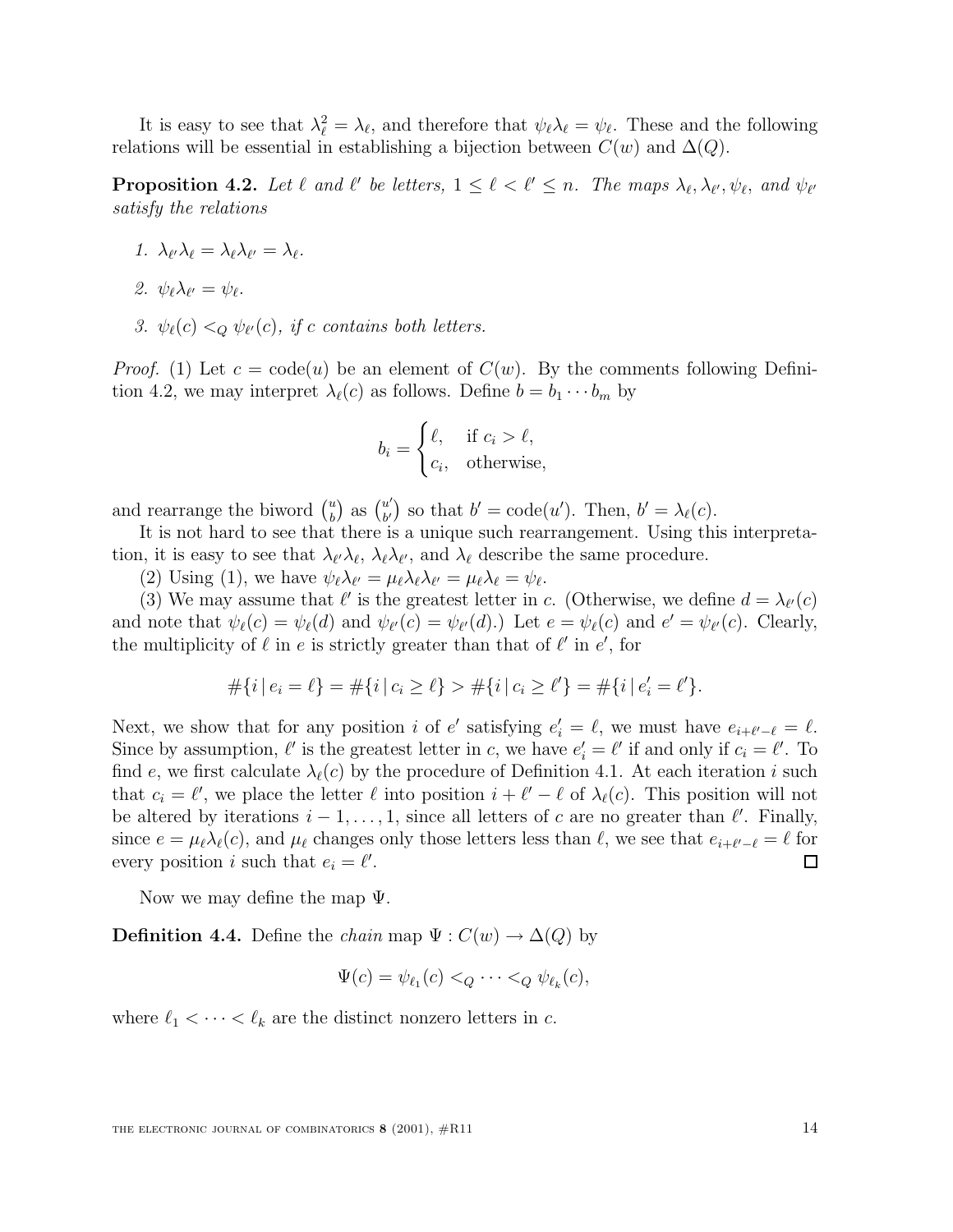#### **5 Inverting** Ψ

We will define a map  $\Phi : \Delta(Q) \to C(w)$  which takes a k-element chain in Q to a kletter code in  $C(w)$ . By demonstrating that  $\Phi$  inverts  $\Psi$ , we will complete the proof of Proposition 3.3.

We begin by defining an operation  $\vee$  on a subset of  $C(w) \times Q$ . This operation joins a new letter to a code.

**Definition 5.1.** Let  $d \in Q$  be a code whose unique nonzero letter is  $\ell'$ , and let  $c \in C(w)$ be a code whose greatest letter is  $\ell$  and which satisfies  $\psi_{\ell}(c) <_{Q} d$ . Let  $\delta = \ell' - \ell$  and define the code  $e = c \vee d$  by the following procedure.

- 1. For each i such that  $d_i = \ell'$ , set  $e_i = \ell'$  and cross out the  $\ell$  in position  $i + \delta$  of c.
- 2. Fill the remaining positions of  $e$  with the remaining components of  $c$ , in order.

Note that  $L(e) = L(c) \cup {\ell}$ . Therefore, we may map a chain of k one-letter codes to a single k-letter code by iterating the join operation.

**Definition 5.2.** Let  $v_1 <_Q \cdots <_Q v_k$  be a chain of one-letter codes on the letters  $\ell_1 <$  $\cdots < \ell_k$ , respectively. Define the map  $\Phi : \Delta(Q) \to C(w)$  by

$$
\Phi(v_1 <_Q \cdots <_Q v_k) = (\cdots ((v_1 \vee v_2) \vee v_3) \cdots) \vee v_k.
$$

The following proposition shows that the join operation is well defined. It follows that  $\Phi$  is well defined also.

**Proposition 5.1.** If c and d are codes in  $C(w)$  satisfying the hypotheses of Definition 5.1, then  $c \vee d$  also belongs to  $C(w)$ .

*Proof.* Let u and y be words in  $R(w)$  whose codes  $c = \text{code}(u)$  and  $d = \text{code}(y)$  satisfy the conditions of Definition 5.1. Consider the leftmost position i in c such that  $c_i = \ell$ and  $d_{i-\delta} = \ell'$ , where  $\delta = \ell' - \ell$ . By assumption,  $c_{i-1} \leq c_i$ . If  $c_{i-1} < c_i$ , or if  $c_{i-1} = c_i$  and  $u_{i-1} < u_i$ , then we may apply Observation 4.1 (3)  $\ell' - \ell$  times to obtain the word

$$
c_1 \cdots c_{i-\delta-1} \cdot \ell' \cdot c_{i-\delta} \cdots \hat{c}_i \cdots c_m,
$$

which belongs to  $C(w)$ . (Here,  $\hat{c}_i$  means that the letter  $c_i$  is omitted.) Repeating this process for each such position  $i$ , we redefine the join operation. Therefore it suffices to show that for every position *i* satisfying  $d_{i-\delta-1} = 0$ ,  $d_{i-\delta} = \ell'$ , and  $c_{i-1} = c_i = \ell$ , we have  $u_{i-1} < u_i$ .

Let i be such a position and suppose that  $u_{i-1} = u_i$ . Since  $d_{i-\delta} = \ell'$  and  $d_{i-\delta-1} = 0$ , there are exactly  $i - \delta - 1 + \ell' = i + \ell - 1$  letters in y which are strictly less than  $y_{i-\delta}$ . In particular we have

$$
\bar{w}_{i+\ell-1} < \bar{w}_{i+\ell}.\tag{5.1}
$$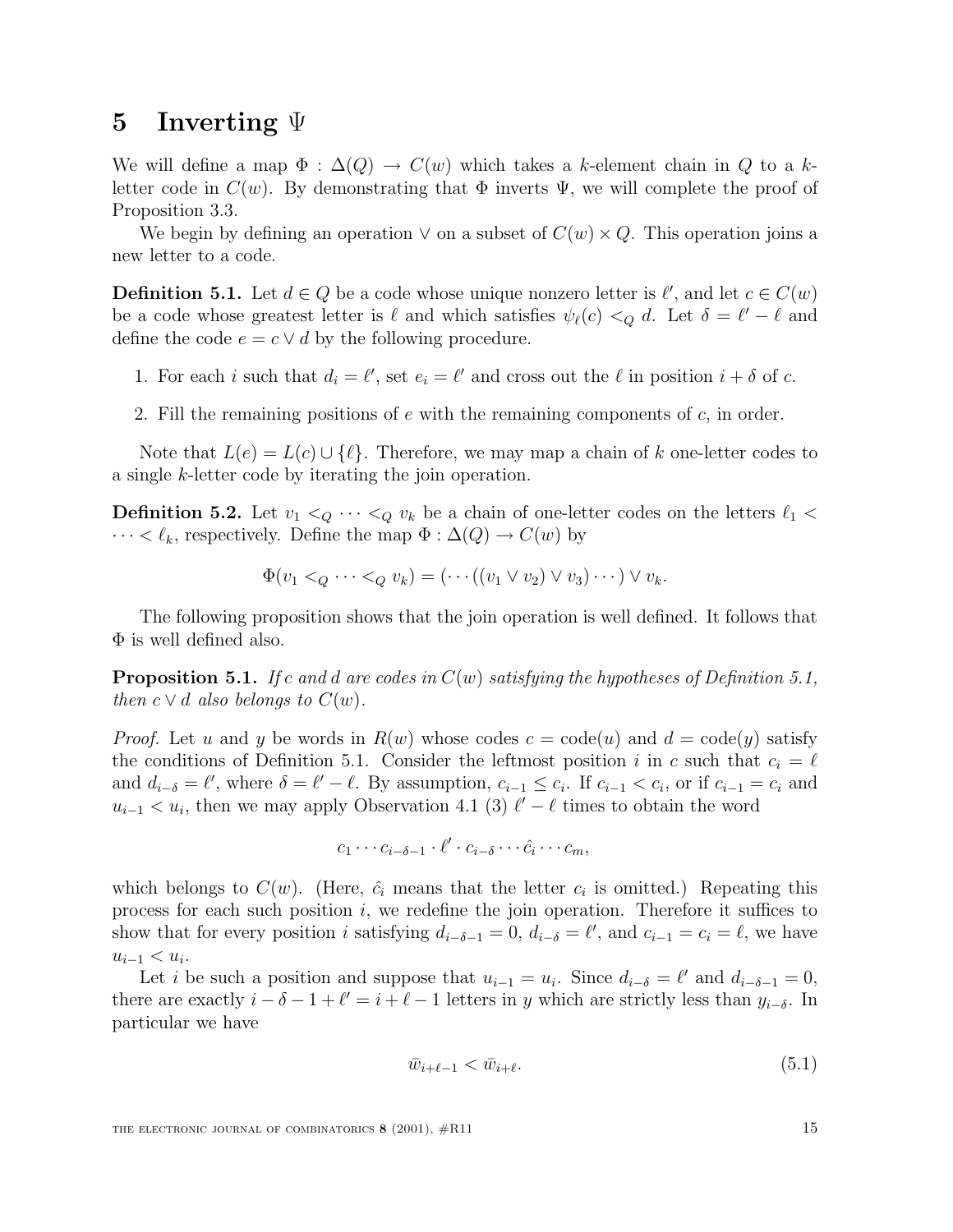Let k be the number of positions preceding i such that  $u_{i-k} = u_{i-k+1} = \cdots = u_i$  and  $c_{i-k} = c_{i-k+1} = \cdots = \ell$ . Then there are exactly  $i-k-1+\ell$  letters in u which are strictly less than  $u_i$  (=  $u_{i-1}$  =  $\cdots$  =  $u_{i-k}$ ). In particular we have

$$
\bar{w}_{i-k-1+\ell} < \bar{w}_{i-k+\ell} = \bar{w}_{i-k+1+\ell} = \cdots = \bar{w}_{i+\ell},
$$

which contradicts (5.1). We conclude that  $u_{i-1} < u_i$ , and therefore that  $c \vee d$  belongs to  $C(w)$ .  $C(w).$ 

The following identities relate the maps  $\psi$  and  $\lambda$  to the join operation  $\vee$ .

**Proposition 5.2.** The pair of maps  $(\psi, \lambda)$  inverts the operation  $\vee$  in the following sense.

1. Let  $c \in C(w)$  be a code with greatest letter  $\ell$ , and let  $d \in Q$  be a code with letter  $\ell' > \ell$  and satisfying  $\psi_{\ell}(c) <_{Q} d$ . Then we have

$$
\psi_{\ell'}(c \vee d) = d, \lambda_{\ell}(c \vee d) = c.
$$

2. Let  $c \in C(w)$  be a code whose greatest two letters are  $\ell < \ell'$ . Then we have

$$
\lambda_{\ell}(c) \vee \psi_{\ell'}(c) = c.
$$

*Proof.* (1) Let S be the set of positions of d containing the letter  $\ell'$ , and let  $\delta = \ell' - \ell$ . Define the words  $e = c \vee d$ ,  $d' = \psi_{\ell'}(c \vee d)$ , and  $c' = \lambda_{\ell}(c \vee d)$ . Calculating e, we have

$$
(e_i)_{i \in S} = \ell' \cdots \ell',
$$
  

$$
(e_i)_{i \notin S} = (c_i)_{i - \delta \notin S}.
$$

Since e contains no letters greater than  $\ell'$ , we have  $d' = \psi_{\ell'}(e) = \mu_{\ell'}(e)$ . Thus,  $d' = d$ :

$$
(d'_i)_{i \in S} = \ell' \cdots \ell',
$$
  

$$
(d'_i)_{i \notin S} = 0 \cdots 0.
$$

Calculating  $c' = \lambda_{\ell}(e)$ , we change each occurrence of  $\ell'$  in e to  $\ell$ , and move it  $\delta$  positions to the right. Since  $\psi_{\ell}(c) <_{Q} d$ , we see that  $c' = c$ :

$$
(c'_i)_{i-\delta \in S} = \ell \cdots \ell = (c_i)_{i-\delta \in S},
$$
  

$$
(c'_i)_{i-\delta \notin S} = (c_i)_{i-\delta \notin S}.
$$

(2) Similar.

Finally, we demonstrate that  $\Phi$  inverts  $\Psi$ .

**Proposition 5.3.** Let  $c \in C(w)$  be a code on the letters  $\ell_1 < \cdots < \ell_k$ , and let  $v_1 <_Q$  $\cdots <_Q v_k$  be a k-element chain in Q, where the letter of  $v_i$  is  $\ell_i$  for each i. The maps  $\Psi$ and  $\Phi$  satisfy

 $\Box$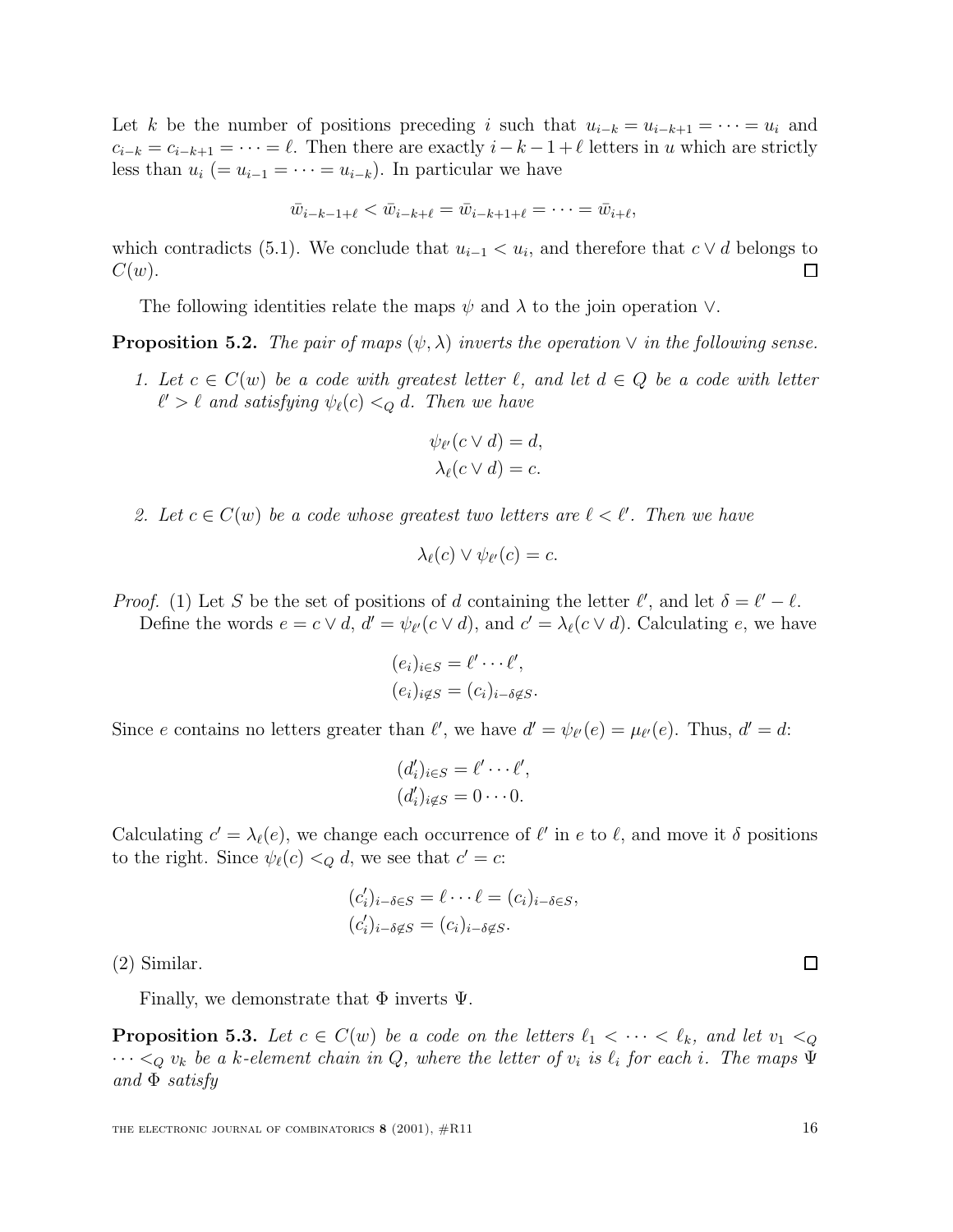1.  $\Psi \Phi(v_1 \leq_Q \cdots \leq_Q v_k) = v_1 \leq_Q \cdots \leq_Q v_k$ . 2.  $\Phi\Psi(c) = c$ .

Proof. (1) By Definition 5.2, we have

$$
\Phi(v_1 <_Q \cdots <_Q v_k) = (\cdots ((v_1 \vee v_2) \vee v_3) \cdots) \vee v_k.
$$

Applying  $\Psi = \psi_{\ell_1} \times \cdots \times \psi_{\ell_k}$  to this code, we calculate  $\psi_{\ell_i} ((\cdots (v_1 \vee v_2) \vee \cdots) \vee v_k)$ , for  $i = 1, \ldots, k$ . By Proposition 5.2 (1), we have

$$
\psi_{\ell_i}((\cdots(v_1 \vee v_2) \vee \cdots) \vee v_k) = \psi_{\ell_i} \lambda_{\ell_i} \lambda_{\ell_{i+1}} \cdots \lambda_{\ell_k}((\cdots(v_1 \vee v_2) \vee \cdots) \vee v_k)
$$
  
=  $\psi_{\ell_i}((\cdots(v_1 \vee v_2) \vee \cdots) \vee v_i)$   
=  $v_i$ ,

as desired.

(2) By Definition 4.4, we have

$$
\Psi(c) = \psi_{\ell_1}(c) <_{Q} \cdots <_{Q} \psi_{\ell_k}(c).
$$

Applying  $\Phi$  to this chain, we join vertices one at a time. Noting that  $\psi_{\ell_1}(c) = \lambda_{\ell_1}(c)$ , we use Proposition 5.2 (2) to calculate

$$
\lambda_{\ell_i}(c) \lor \psi_{\ell_{i+1}}(c) = \lambda_{\ell_i} \lambda_{\ell_{i+1}}(c) \lor \psi_{\ell_{i+1}} \lambda_{\ell_{i+1}}(c)
$$
  
=  $\lambda_{\ell_i}(\lambda_{\ell_{i+1}}(c)) \lor \psi_{\ell_{i+1}}(\lambda_{\ell_{i+1}}(c))$   
=  $\lambda_{\ell_{i+1}}(c)$ .

Thus, after  $k-1$  join iterations, we recover c.

This completes the proof of Theorem 3.2.

### **6 Open questions**

Since the class of balanced Cohen-Macaulay complexes contains so many widely studied classes of complexes, there are many possibilities to refine Theorem 3.1. In Theorem 3.2, we have required that  $\Sigma$  be an order complex of the form  $\Delta(J(P))$ , where P is a disjoint sum of chains. One could also ask if the theorem holds for more general classes of posets. (See [10], [11] for definitions in the questions that follow.) For instance, the following questions are open.

**Question 6.1.** If  $P$  is a forest, then is there another poset  $Q$  such that the  $h$ -vector of  $J(P)$  is the f-vector of  $Q$ ?

**Question 6.2.** If P is a series-parallel poset, then is there another poset Q such that the h-vector of  $J(P)$  is the f-vector of  $Q$ ?

 $\Box$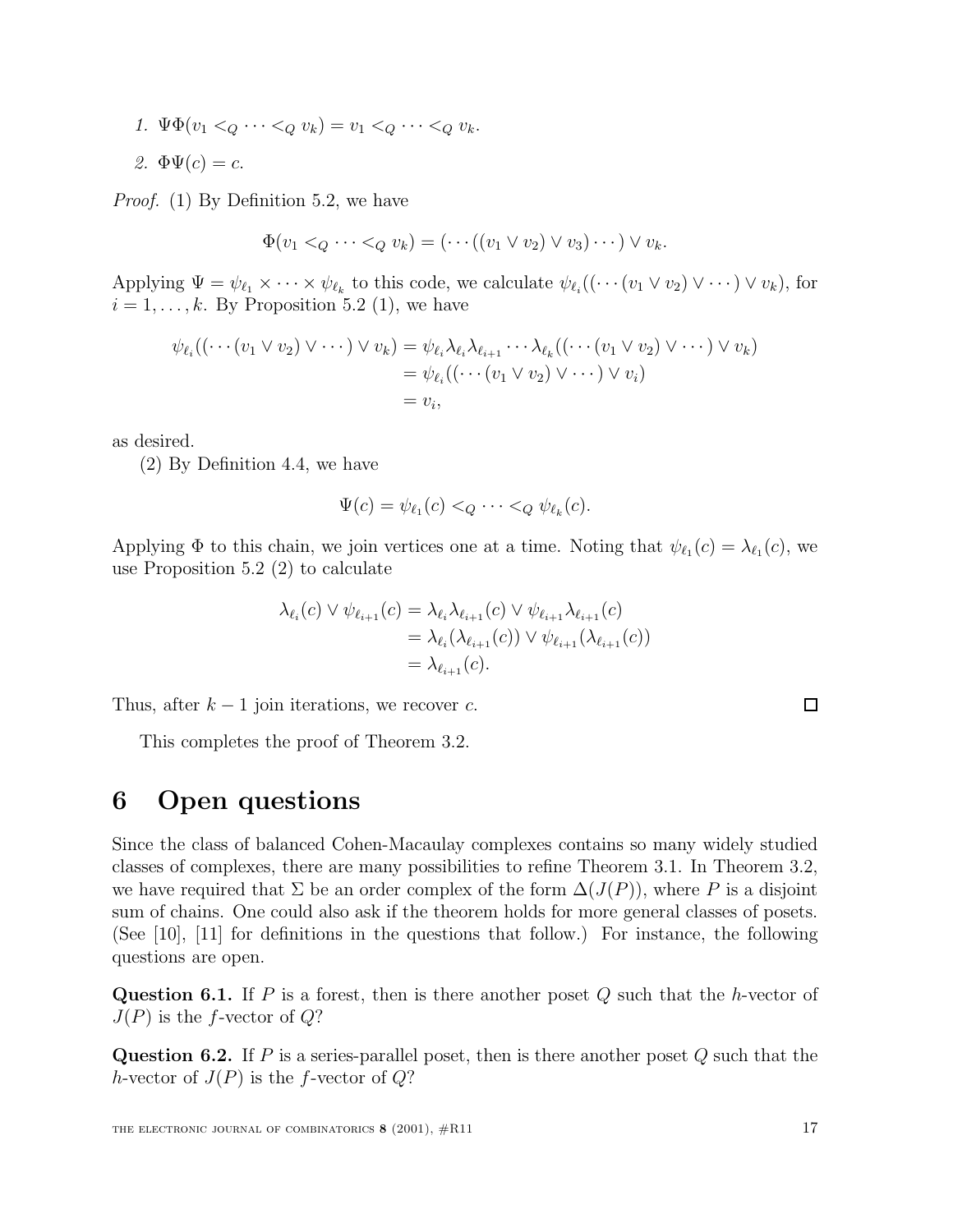We conjecture that the answers to both questions are affirmative. In fact, we conjecture that the answer remains affirmative for any choice of a poset P.

**Conjecture 6.1.** Let  $J(P)$  be any distributive lattice. Then there is another poset  $Q$ such that the h-vector of  $J(P)$  is the f-vector of Q.

This conjecture has been tested by computer for all distributive lattices  $J(P)$  arising from posets P having up to seven elements. Other open questions place requirements on Γ instead of on  $\Sigma$ .

**Question 6.3.** For which balanced Cohen-Macaulay complexes  $\Sigma$  is  $h_{\Sigma}$  the f-vector of a graded poset (or  $(3 + 1)$ -free poset, or flag complex)?

To begin to answer Questions 6.1 - 6.3, it would be interesting to utilize any Eulerian permutation statistic *stat* to define posets such as  $Q$  in Definition 3.1 which satisfy the following two conditions.

- 1. For each k, the k-element chains in  $Q$  bijectively correspond to the linear extensions  $\pi$  of P with stat $(\pi) = k$ .
- 2. For each poset P in some class  $P$ , the statistics stat and des are equidistributed on the set of linear extensions of P, so that  $h_{J(P)} = f_Q$ .

One might also consider a variation of this method based upon objects other than permutations, such as Motzkin paths or either of the tree representations in [10, pp. 23-25].

A result similar to Theorem 2.1 (in the sense that word rearrangements correspond to linear extensions of certain posets) states that the statistics inv and maj are equally distributed on the linear extensions of posets known as postorder labelled forests [5]. Perhaps Theorem 2.1 could be extended similarly.

**Question 6.4.** For what conditions on a poset P are the statistics des and dmc equidistributed on the set of linear extensions of P?

One might apply another variation of the method above by defining a rule which maps each *n*-element poset P to a subset  $\mathcal{K}(P)$  of  $S_n$  which is not a set of linear extensions of P. This subset should have the property that the elements  $\pi$  in  $\mathcal{K}(P)$  satisfying stat $(\pi) = k$ are in bijective correspondence with the linear extensions of  $P$  which have  $k$  descents.

# **7 Acknowledgments**

Conversations with Einar Steingrímsson, Richard Stanley, Dominique Dumont, and Dominique Foata aided greatly in the writing of this paper. Referees from the Electronic Journal of Combinatorics were very helpful as well. In particular their suggestions led to an improved proof of Proposition 2.3.